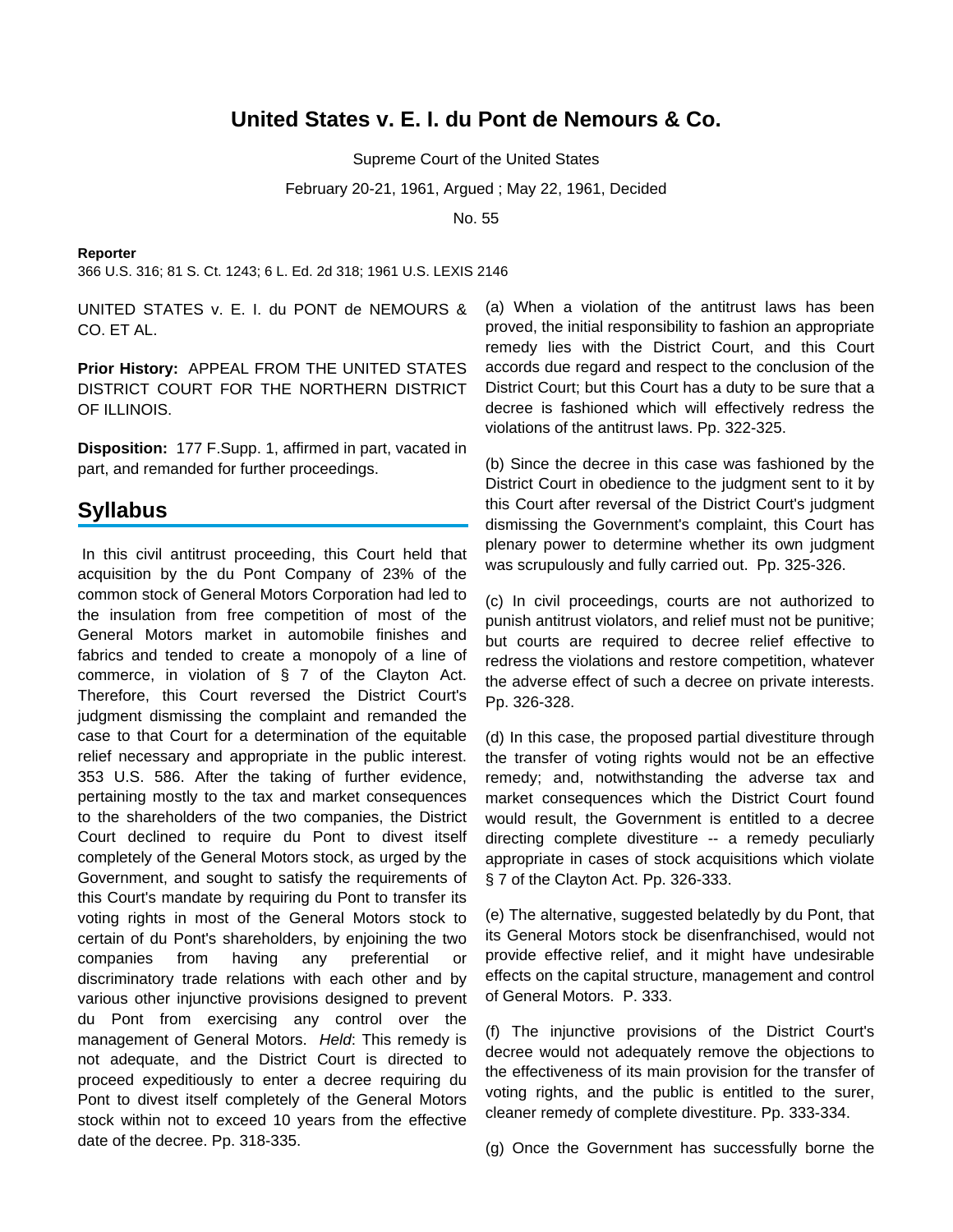considerable burden of establishing a violation of the antitrust laws, all doubts as to the remedy are to be resolved in its favor. P. 334.

(h) The District Court's decree is vacated in its entirety, except as to the provisions enjoining du Pont itself from exercising voting rights in respect of its General Motors stock. Pp. 334-335.

(i) In order that this protracted litigation may be concluded as soon as possible, the District Court is directed to proceed expeditiously to formulate and enter a decree providing for the complete divestiture by du Pont of its General Motors stock, to commence within 90 days, and to be completed within not to exceed 10 years, of the effective date of the decree. P. 335.

**Counsel:** John F. Davis argued the cause for the United States. With him on the briefs were former Solicitor General Rankin, Solicitor General Cox, Acting Assistant Attorney General Bicks, Acting Assistant Attorney General Kirkpatrick, Philip Elman, Charles H. Weston and Bill G. Andrews.

Hugh B. Cox argued the cause for E. I. du Pont de Nemours & Co., appellee. With him on the brief were John Lord O'Brian, Charles A. Horsky, Daniel M. Gribbon, Nestor S. Foley and Alvin Friedman.

Robert L. Stern argued the cause for General Motors Corp., appellee. With him on the brief were Leo F. Tierney, Bryson P. Burnham, Henry M. Hogan and Robert A. Nitschke.

Wilkie Bushby argued the cause for Christiana Securities Co. et al., appellees. With him on the brief was Philip C. Scott.

Briefs of amici curiae, urging affirmance, were filed by Andrew J. Dallstream and Manuel E. Cowen for du Pont and General Motors shareholders, respectively, and by Joseph M. Proskauer and Harold H. Levin for Clara M. Blum et al.

**Judges:** Warren, Black, Frankfurter, Douglas, Brennan, , Stewart; Clark and Harlan took no part in the consideration or decision of this case.

**Opinion by:** BRENNAN

# **Opinion**

[\*318] [\*\*\*320] [\*\*1246] Mr. JUSTICE BRENNAN

delivered the opinion of the Court.

The United States filed this action in 1949 in the District Court for the Northern District of Illinois. The complaint alleged that the ownership and use by appellee E. I. du Pont de Nemours & Co. of approximately 23 percent of the voting common stock of appellee General Motors Corporation was a violation of sections 1 and 2 of the Sherman Act, 15 U. S. C. §§ 1, 2, and of section 7 of the Clayton Act, 15 U. S. C. § 18. After trial, the District Court dismissed the complaint. 126 F.Supp. 235 (D. C. N. D. Ill. 1954). On the Government's appeal, we reversed. We held that du Pont's acquisition of the 23 percent of General Motors stock had led to the [\*\*\*321] insulation from free competition of [\*319] most of the General Motors market in automobile finishes and fabrics, with the resultant likelihood, at the time of suit, of the creation of a monopoly of a line of commerce, and, accordingly, that du Pont had violated § 7 of the Clayton Act. United States v. E. I. du Pont de Nemours & Co., 353 U.S. 586 (1957). <sup>1</sup> We did not, however, determine what equitable relief was necessary in the public interest. Instead, we observed that "the District Courts . . . are clothed 'with large discretion to model their judgments to fit the exigencies of the particular case.' International Salt Co. v. United States, 332 U.S. 392, 400-401, " and remanded the cause to the District Court "for a determination, after further hearing, of the equitable relief necessary and appropriate in the public interest to eliminate the effects of the acquisition offensive to the statute." 353 U.S., at 607-608.

On remand, the District Court invited the Government to submit a plan of relief which in its opinion would be effective to remedy the violation. The court also appointed two amici curiae to represent the interests of General Motors and du Pont shareholders, respectively, most of whom, of course, had not been made parties to this litigation. The Government submitted a proposed plan of relief. That plan included diverse forms of injunctive relief, but its principal feature was a requirement that within 10 years the du Pont company completely divest itself of its approximately 63 million General Motors shares. The Government proposed that about two-thirds of these shares be distributed pro rata to the generality of du Pont shareholders in the form of dividends over the 10-year period. The other one-third of du Pont's [\*\*1247] General Motors holdings -- stock

<sup>1</sup> Since a holding that the Clayton Act had been violated sufficed to dispose of the case, we did not decide whether du Pont had also violated the Sherman Act. See 353 U.S., at 588, note 5.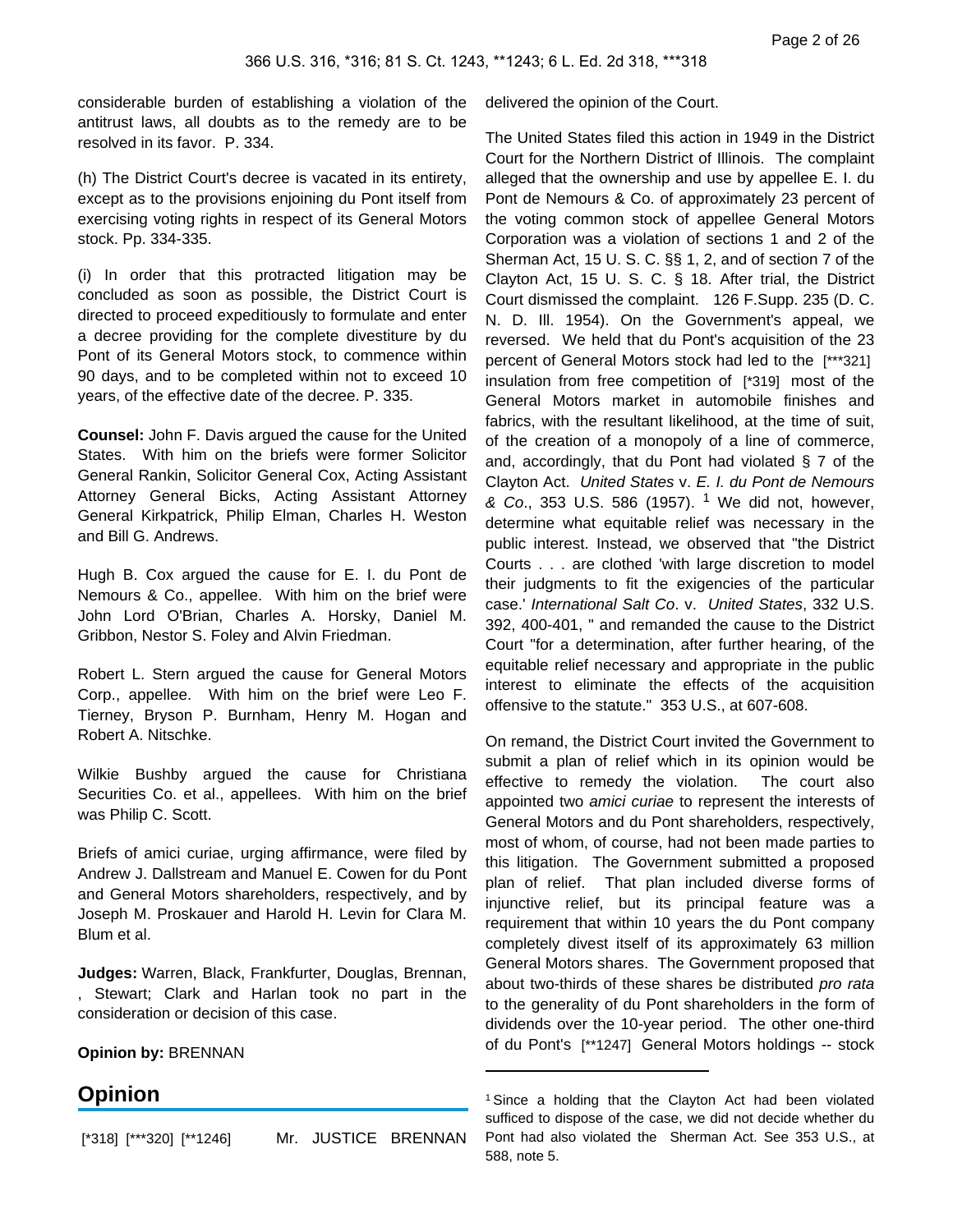which [\*320] would have gone to appellees Christiana Securities Company and Delaware Realty and Investment Company, holding companies long identified with the du Pont family itself -- were to go to a courtappointed trustee, to be sold gradually over the same 10-year period. Du Pont objected that the Government's plan of complete divestiture entailed harsh income-tax consequences for du Pont stockholders and, if adopted, would also threaten seriously to depress the market value of du Pont and General Motors stock. Du Pont therefore proposed its own plan designed to avoid these results. The salient feature of its plan was substitution for the Government's proposed complete divestiture of a plan for partial divestiture in the form of a so-called "pass through" of voting rights, whereby du Pont would retain all attributes of ownership of the General Motors stock, including the right to receive dividends and a share of assets on liquidation, except the right to vote. The vote was to be "passed through" to du Pont's shareholders proportionally to their holdings of du Pont's own shares, except that Christiana and Delaware would "pass through" the votes allocable to them to their own shareholders. The amici curiae also proposed plans of compliance, substantially equivalent to the du Pont plan. The amicus representing the generality of du Pont shareholders proposed in addition a program of socalled [\*\*\*322] "take-downs," by which du Pont shareholders would be allowed to exchange their du Pont common stock for a new class of du Pont "Special Common," plus their pro rata share of du Pont-held General Motors common stock.

The District Court held several weeks of hearings. The evidence taken at the hearings, largely of expert witnesses, fills some 3,000 pages in the record before us, and, together with the numerous financial charts and tables received as exhibits, bears mainly not on the competition-restoring effect of the several proposals, but [\*321] rather on which proposal would have the more, and which the less, serious tax and market consequences for the owners of the du Pont and General Motors stock. The District Court concluded that although ". . . there is no need for the Court to resolve the conflict in the evidence as to how severe those consequences would be[, t]he Court is persuaded beyond any doubt that a judgment of the kind proposed by the Government would have very serious adverse consequences." 177 F.Supp. 1, 42 (D. C. N. D. Ill. 1959). The court for this reason rejected the Government's plan and adopted the du Pont proposal, with some significant modifications. The "pass through" of voting rights, for example, was so limited that neither

Christiana, Delaware, nor their officers and directors (plus resident members of the latter's families), should be able to vote any of the du Pont-held General Motors stock; General Motors shares allocable to the two companies or to their officers and directors, or to the officers and directors of du Pont, or to resident members of the families of the officers and directors of the several companies, were to be sterilized, voted by no one. Du Pont, Christiana, and Delaware were forbidden to acquire any additional General Motors stock. Du Pont and General Motors might not have any preferential or discriminatory trade relations or contracts with each other. No officer or director of du Pont, Christiana, or Delaware might also serve as an officer or director of General Motors. Nor might du Pont, Christiana, or Delaware nominate or propose any person to be a General Motors officer or director, or seek in any way to influence the choice of persons to fill those posts. The Government objected that without a provision ordering complete divestiture the decree, although otherwise satisfactory, was inadequate to redress the antitrust violation, and filed its appeal here under § 2 of the Expediting Act, 15 U. S. C. § 29. We noted probable jurisdiction. 362 U.S. 986 [\*\*1248] (1960).

[\*322] A threshold question -- and one which, although subsidiary, is most important -- concerns the scope of our review of the District Court's discharge of the duty delegated by our judgment to formulate a decree. In our former opinion we alluded to the "large discretion" of the District Courts in matters of remedy in antitrust cases. Many opinions of the Court in such cases observe that "the formulation of decrees is largely left to the discretion of the trial court . . . ," Maryland & Virginia Milk Producers Assn. v. United States, 362 U.S. 458, 473 (1960); "in framing relief in antitrust cases, a range of discretion rests with the trial judge," Besser Mfg. Co. v. United States, 343 U.S. 444, 449 (1952); "the determination of the [\*\*\*323] scope of the decree to accomplish its purpose is peculiarly the responsibility of the trial court," United States v. United States Gypsum Co., 340 U.S. 76, 89 (1950); "the framing of decrees should take place in the District rather than in Appellate Courts," International Salt Co. v. United States, 332 U.S. 392, 400 (1947). The Court has on occasion said that decrees will be upheld in the absence of a showing of an abuse of discretion. See, e. g., Maryland & Virginia Milk Producers Assn. v. United States, supra, p. 473; United States v. W. T. Grant Co., 345 U.S. 629, 634 (1953); Timken Roller Bearing Co. v. United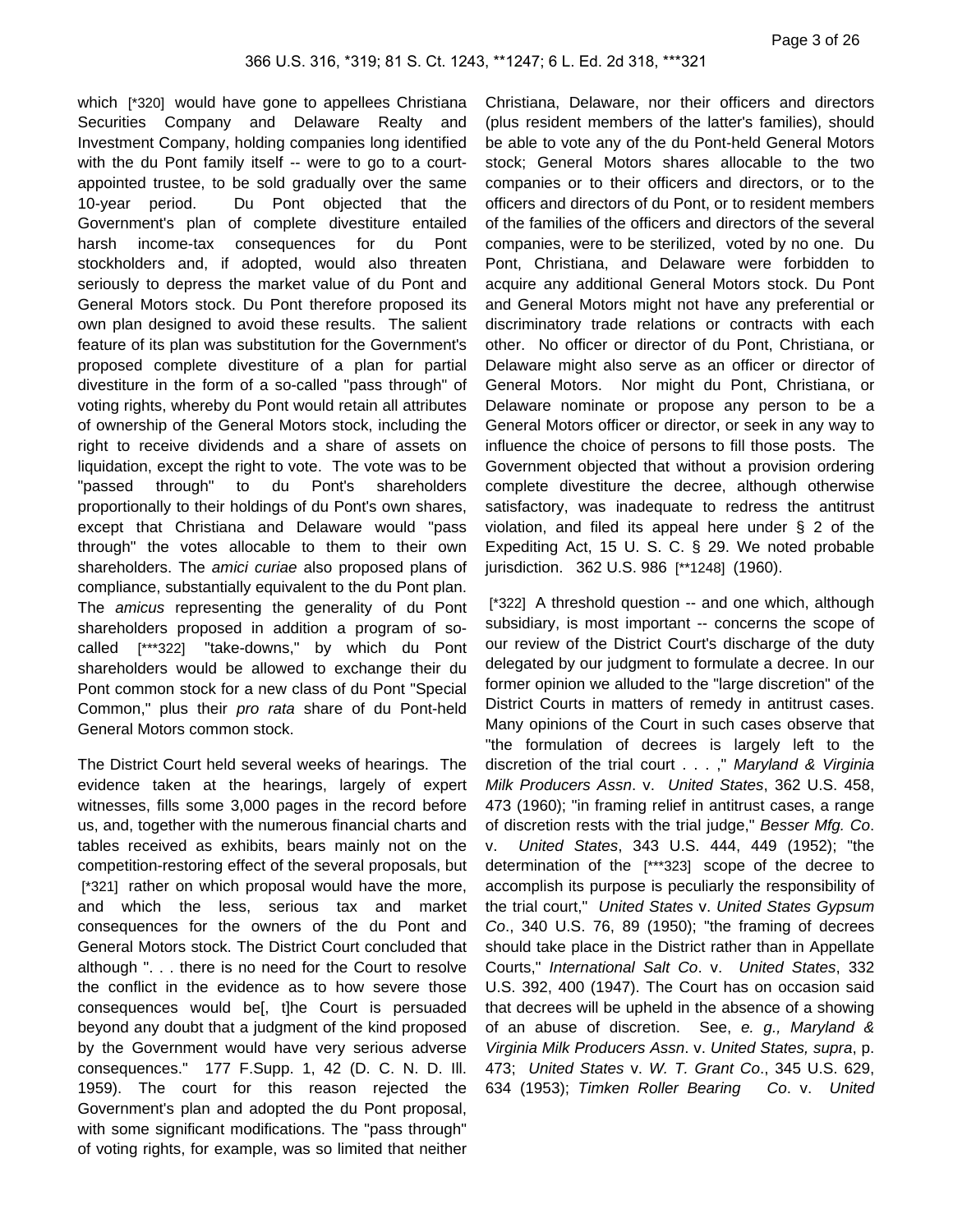States, 341 U.S. 593 (1951);  $2$  United States v. National Lead Co., 332 U.S. 319, 334-335 (1947); United States v. Crescent Amusement Co., 323 U.S. 173, 185 (1944).  $3$  These [\*323] expressions are not, however, to be understood to imply a narrow review here of the remedies fashioned by the District Courts in antitrust cases. On the contrary, our practice, particularly in cases of a direct appeal from the decree of a single judge, is to examine the District Court's action closely to satisfy ourselves that the relief is effective to redress the antitrust violation proved. "The relief granted by a trial court in an antitrust case and brought here on direct appeal, thus by-passing the usual appellate review, has always had the most careful scrutiny of this Court. Though the records are usually most voluminous and their review exceedingly burdensome, we have painstakingly undertaken it to make certain that justice has been done." International Boxing Club v. United States, 358 U.S. 242, 253 (1959); see also id., at 263 (dissenting opinion). We have made it clear that a decree formulated by a District Court is not "subject only to reversal for gross abuse. Rather we have felt an obligation to intervene in this most significant phase of the case when we concluded there were inappropriate provisions in the decree." United States v. United States Gypsum Co., supra, p. 89.

[1] [2] In sum, we assign to the District Courts the responsibility initially to fashion the remedy, but recognize that while we accord due regard and respect to the conclusion of the District Court, [\*\*1249] we have a duty ourselves to be sure that a decree is fashioned which will effectively redress proved violations of the antitrust laws. The proper disposition of antitrust cases is obviously of great public importance, and their remedial phase, more often than not, is crucial. For the suit has been a futile exercise if the Government proves a violation but fails to secure a remedy adequate to redress it. "A public interest served by such civil suits is that they effectively pry open to competition a market that has been closed by defendants' illegal restraints. If this decree accomplishes [\*324] [\*\*\*324] less than that,

the Government has won a lawsuit and lost a cause." International Salt Co. v. United States, supra, p. 401.

[3]Our practice reflects the situation created by the congressional authorization, under § 2 of the Expediting Act,  $4$  of a direct appeal to this Court from the judgment of relief fashioned by a single judge. Congress has deliberately taken away the shield of intermediate appellate review by a Court of Appeals, and left with us alone the responsibility of affording the parties a review of his determination.  $5$  This circumstance imposes a special burden upon us, for, as Mr. Justice Roberts said for the Court, ". . . it is unthinkable that Congress has entrusted the enforcement of a statute of such farreaching [\*325] importance to the judgment of a single judge, without review of the relief granted or denied by him," Hartford-Empire Co. v. United States, 324 U.S. 570, 571 (1945), clarifying 323 U.S. 386 (1945).

 [5]These principles alone would require our close examination of the District Court's action. But the necessity for that examination in this case further appears in the light of additional considerations. First of all, the decree was fashioned in obedience to the judgment which we sent down to the District Court after our reversal of that court's dismissal of the

<sup>&</sup>lt;sup>2</sup> In this case, however, a majority of the Court substantially modified the District Court's decree, in spite of expressions of deference written into the principal opinion.

<sup>&</sup>lt;sup>3</sup> In Crescent Amusement the Court relied in part on the fact that the district judge had initially found the violation of law. This circumstance was said to enhance the deference owed to the district judge's determination of the measures appropriate to eliminate the violation, 323 U.S., at 185. This factor is not present in the case before us.

<sup>4</sup> 32 Stat. 823, as amended, 15 U. S. C. § 29. The purpose of this statute was to expedite determination of antitrust cases by allowing the Attorney General to obtain a special Circuit (now District) Court of several judges by filing a certificate of public importance under § 1 of the Act, 32 Stat. 823, as amended, 15 U. S. C. § 28 (no such certificate was filed in this case), and by providing for direct appeal to the Supreme Court from the decree of the trial court, whether composed of one or several judges, such appeal to be within this Court's obligatory jurisdiction. Congress was moved by the "far-reaching importance of the cases arising under [the] antitrust laws . . . ." 36 Cong. Rec. 1679 (remarks of Senator Fairbanks, Feb. 4, 1903). See also H. R. Rep. No. 3020, 57th Cong., 2d Sess. 2 (1903).

<sup>5</sup> In one case this elimination of the normal review by the Court of Appeals almost prevented there being any review of the District Court at all. See United States v. Aluminum Co. of America, 320 U.S. 708 (1943) (noting the absence of a quorum in this Court to hear an Expediting Act appeal from a District Court). But Congress acted to keep such an important matter from going unreviewed, see H. R. Rep. No. 1317, 78th Cong., 2d Sess. (1944), and enacted a special statute, 58 Stat. 272, 15 U. S. C. § 29, pursuant to which this Court immediately certified the case to a Circuit Court of Appeals, 322 U.S. 716 (1944), which proceeded to decide the appeal. 148 F.2d 416 (C. A. 2d Cir. 1945). See also United States v. United States District Court, 334 U.S. 258 (1948).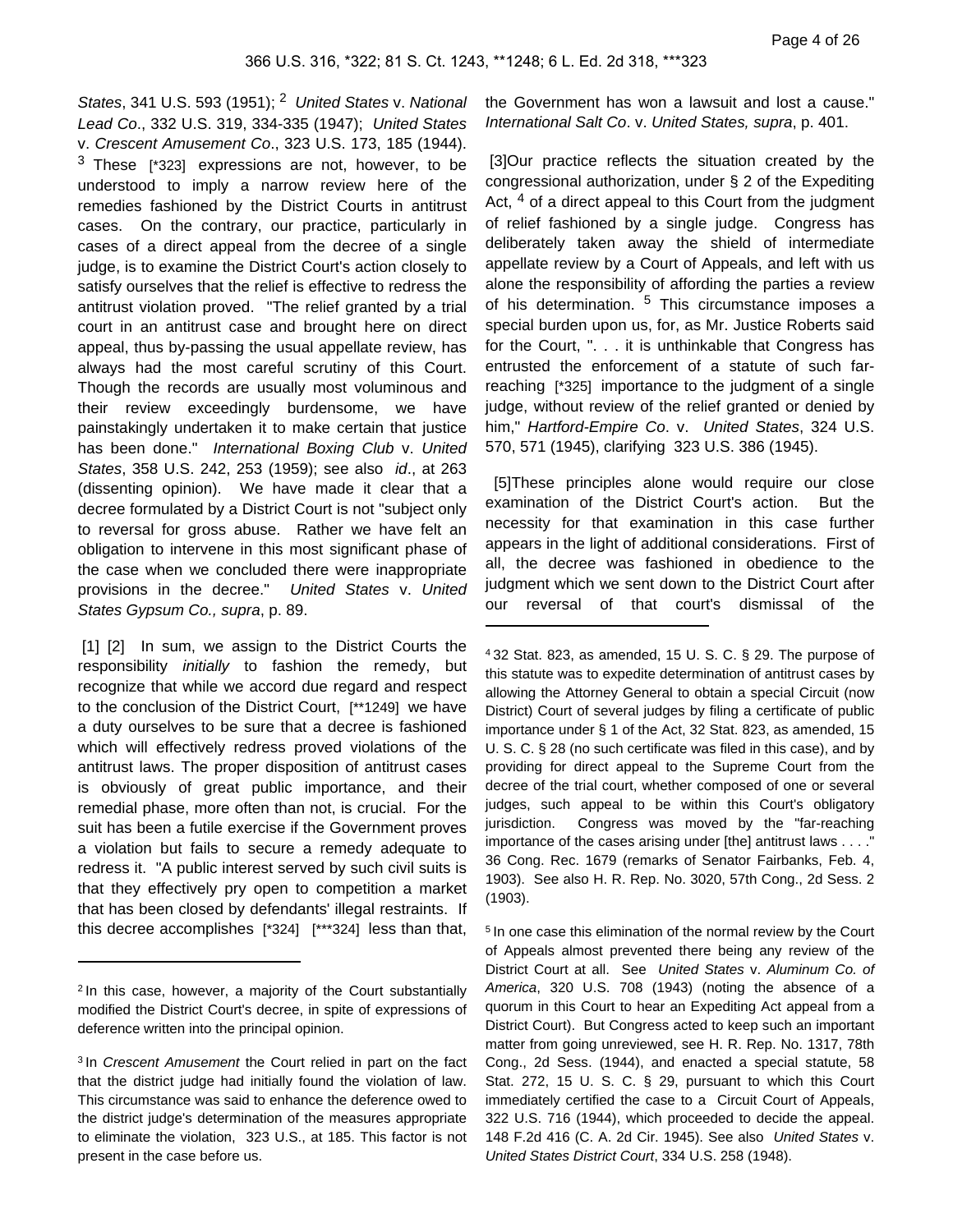Government's complaint. We have plenary power to determine whether our judgment was scrupulously and fully carried out. Chief Justice Taft, speaking for the Court, said in Continental Ins. Co. v. United States, 259 U.S. 156, 166 (1922), "We delegated to the District Court the duty of formulating a decree in compliance with the principles announced in our judgment of reversal, and that gives us plenary power where the compliance [\*\*1250] has been attempted and the decree in any proper way is brought to our attention to see that it follows our opinion." <sup>6</sup>

[\*\*\*325] [7]Secondly, the record is concerned mainly with the alleged adverse tax and market effects of the Government's proposal for complete divestiture. But the primary focus of inquiry, as we shall show, is upon the question of the relief required effectively to eliminate the tendency of the acquisition condemned by § 7. For it will be remembered that the violation was not actual monopoly but only a tendency towards [\*326] monopoly. The required relief therefore is a remedy which reasonably assures the elimination of that tendency. Does partial divestiture in the form of the "pass through" of voting power, together with the ancillary relief, give an effective remedy, or is complete divestiture necessary to assure effective relief? Little in the record or in the District Court's opinion is concerned with that crucial question. The findings of possible harsh consequences relied upon to justify rejection of complete divestiture are thus hardly of material assistance in reaching judgment on the central issue. If our examination persuades us that the remedy decreed leaves the public interest in the elimination of the tendency inadequately protected, we should be derelict in our duty if we did not correct the error.

 [8] [9] [10]Before we examine the adequacy of the relief allowed by the District Court, it is appropriate to review some general considerations concerning that most drastic, but most effective, of antitrust remedies - divestiture. The key to the whole question of an antitrust remedy is of course the discovery of measures effective to restore competition. Courts are not authorized in civil proceedings to punish antitrust violators, and relief must not be punitive. But courts are authorized, indeed required, to decree relief effective to redress the violations, whatever the adverse effect of such a decree on private interests. Divestiture is itself an equitable remedy designed to protect the public interest. In United States v. Crescent Amusement Co., supra, where we sustained divestiture provisions against an attack similar to that successfully made below, we said, at p. 189: "It is said that these provisions are inequitable and harsh income tax wise, that they exceed any reasonable requirement for the prevention of future violations, and that they are therefore punitive. . . . Those who violate the Act may not reap [\*327] the benefits of their violations and avoid an undoing of their unlawful project on the plea of hardship or inconvenience." <sup>7</sup>

[11] [12] [13] If the Court concludes that other measures will not be effective to redress a violation, and that complete divestiture is a necessary element of effective relief, the Government cannot [\*\*\*326] be denied the latter remedy because economic hardship, however severe, may result. Economic hardship can influence choice only as among two or more effective remedies. If the remedy chosen is not effective, it will not be saved because an effective remedy would entail harsh consequences. This proposition is not novel; [\*\*1251] it is deeply rooted in antitrust law and has never been successfully challenged. <sup>8</sup> The criteria were announced in one of the earliest cases. In United States v. American Tobacco Co., 221 U.S. 106, 185 (1911), we said:

"In considering the subject . . . three dominant influences must guide our action: 1. The duty of giving complete and efficacious effect to the prohibitions of the

8 See, e. g., United States v. Crescent Amusement Co., 323 U.S. 173, 189 (1944); United States v. Corn Products Refining Co., 234 F. 964, 1018 (D. C. S. D. N. Y. 1916), appeal dismissed on motion of appellant, 249 U.S. 621 (1919); United States v. E. I. du Pont de Nemours & Co., 188 F. 127, 153 (C. C. D. Del. 1911), modified, 273 F. 869 (D. C. D. Del. 1921); In re Crown Zellerbach Corp., CCH Trade Reg. Rep. 1957-1958 para. 26,923, at p. 36,462 (F. T. C. 1958).

<sup>&</sup>lt;sup>6</sup> [6]Government counsel at the trial advised the District Court that he had no authority to suggest modes of divestiture different from the plan presented by the Government to the District Court. Appellees suggest that the Government is thus estopped from urging other modes of divestiture on this appeal. But plainly, under the rule of Continental Insurance, no stipulation by the Government could circumscribe this Court's power to see that its mandate is carried out.

<sup>&</sup>lt;sup>7</sup> Bills were introduced in the Eighty-sixth Congress to ameliorate the income-tax consequences of gain on disposition of stock pursuant to orders enforcing the antitrust laws. See Hearings on S. 200 before the Senate Committee on Finance, 86th Cong., 1st Sess. (1959); Hearings on H. R. 8126 before the House Committee on Ways and Means, 86th Cong., 1st Sess. (1959); H. R. Rep. No. 1128, 86th Cong., 1st Sess. (1959).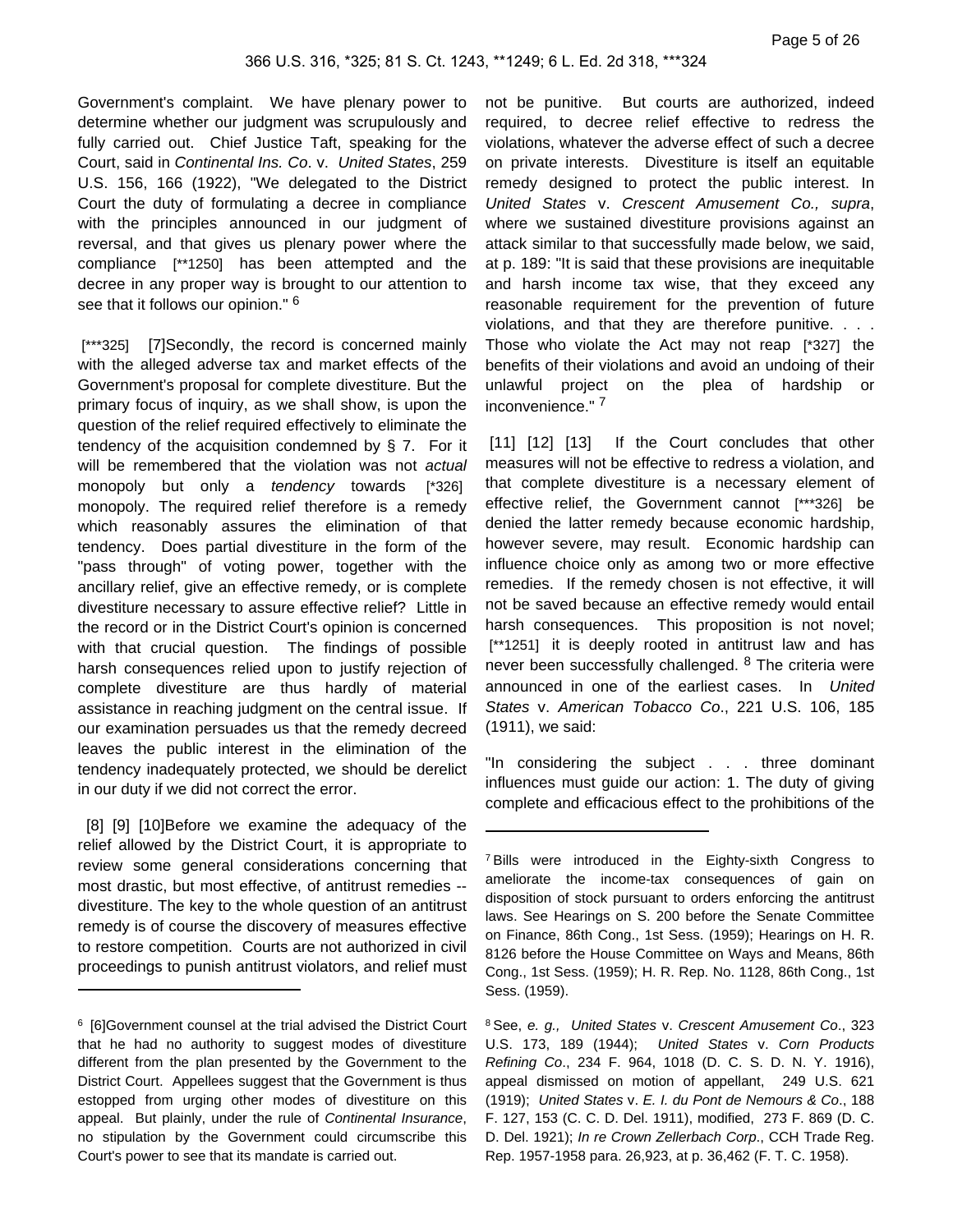statute; 2, the accomplishing of this result with as little injury as possible to the interest [\*328] of the general public; and, 3, a proper regard for the vast interests of private property which may have become vested in many persons as a result of the acquisition either by way of stock ownership or otherwise of interests in the stock or securities of the combination without any guilty knowledge or intent in any way to become actors or participants in the wrongs which we find to have inspired and dominated the combination from the beginning."

The Court concluded in that case that, despite the alleged hardship which would be involved, only dissolution of the combination would be effective, and therefore ordered dissolution. Plainly, if the relief is not effective, there is no occasion to consider the third criterion.

 [14]Thus, in this case, the adverse tax and market consequences which the District Court found would be concomitants of complete divestiture cannot save the remedy of partial divestiture through the "pass through" of voting rights if, though less harsh, partial divestiture is not an effective remedy. We do not think that the "pass through" is an effective remedy and believe that the Government is entitled to a decree directing complete divestiture.

It cannot be gainsaid that complete divestiture is peculiarly appropriate in cases of stock acquisitions which violate  $\S 7.9$  That statute is specific and "narrowly [\*329] directed," <sup>10</sup> Standard Oil Co. v. United States, 337 U.S. 293, 312 [\*\*\*327] (1949), and it outlaws a particular form of economic control -- stock acquisitions which tend to create a monopoly of any line of commerce. The very words of § 7 suggest that an undoing of the acquisition is a natural remedy.

9

We reject the Government's argument that the Federal Trade Commission and other administrative agencies charged with the duty of enforcing the statute are required by § 11 of the Clayton Act to order divestiture whenever they find a violation of § 7, and that therefore courts acting under § 15 must give the same relief. Even if the administrative agencies were so limited, a question which we do not decide, Congress would not be deemed to have restricted the broad remedial powers of courts of equity without explicit language doing so in terms, or some other strong indication of intent. Hecht Co. v. Bowles, 321 U.S. 321, 329 (1944).

<sup>10</sup> The words were actually used of  $\S$  3 of the Clayton Act, but they are equally applicable to § 7.

Divestiture or dissolution has traditionally been the remedy for Sherman Act violations whose heart is intercorporate combination and control, <sup>11</sup> and it is reasonable [\*330] to [\*\*1252] think immediately of the same remedy when § 7 of the Clayton Act, which particularizes the Sherman Act standard of illegality, is involved. Of the very few litigated  $12 \,$ § 7 cases which

<sup>11</sup> See Northern Securities Co. v. United States, 193 U.S. 197 (1904); Standard Oil Co. v. United States, 221 U.S. 1 (1911); United States v. American Tobacco Co., 221 U.S. 106 (1911); United States v. Union Pacific R. Co., 226 U.S. 61 (1912), modified, 226 U.S. 470 (1913); United States v. Reading Co., 226 U.S. 324 (1912), modified, 228 U.S. 158 (1913); United States v. Reading Co., 253 U.S. 26 (1920), modified after remand, Continental Ins. Co. v. United States, 259 U.S. 156 (1922); United States v. Lehigh Valley R. Co., 254 U.S. 255 (1920); United States v. Southern Pacific Co., 259 U.S. 214 (1922); United States v. Crescent Amusement Co., 323 U.S. 173 (1944); Hartford-Empire Co. v. United States, 323 U.S. 386 (1945), clarified, 324 U.S. 570 (1945); United States v. National Lead Co., 332 U.S. 319 (1947); Schine Chain Theatres, Inc., v. United States, 334 U.S. 110 (1948); United States v. Paramount Pictures, Inc., 334 U.S. 131 (1948); Besser Mfg. Co. v. United States, 343 U.S. 444 (1952); International Boxing Club v. United States, 358 U.S. 242 (1959); United States v. E. I. du Pont de Nemours & Co., 188 F. 127 (C. C. D. Del. 1911), modified, 273 F. 869 (D. C. D. Del. 1921); United States v. Lake Shore & M. S. R. Co., 203 F. 295 (D. C. S. D. Ohio 1912), modified, 281 F. 1007 (D. C. S. D. Ohio 1916); United States v. International Harvester Co., 214 F. 987 (D. C. D. Minn. 1914), modification denied, 10 F.2d 827 (D. C. D. Minn. 1926), aff'd, 274 U.S. 693 (1927); United States v. Eastman Kodak Co., 226 F. 62 (D. C. W. D. N. Y. 1915), decree entered, 230 F. 522 (D. C. W. D. N. Y. 1916), appeal dismissed on motion of appellant, 255 U.S. 578 (1921); United States v. Corn Products Refining Co., 234 F. 964 (D. C. S. D. N. Y. 1916), appeal dismissed on motion of appellant, 249 U.S. 621 (1919); United States v. Minnesota Mining & Mfg. Co., 92 F.Supp. 947 (D. C. D. Mass. 1950), modified, 96 F.Supp. 356 (D. C. D. Mass. 1951); United States v. Imperial Chemical Indus., Ltd., 100 F.Supp. 504 (D. C. S. D. N. Y. 1951), decree entered, 105 F.Supp. 215 (D. C. S. D. N. Y. 1952).

In many of these cases the courts referred to "dissolution" or "divorcement" instead of "divestiture." These terms have traditionally been treated as to a large degree interchangeable, and we so regard them. See Hale and Hale, Market Power: Size and Shape Under the Sherman Act 370 (1958); Adams, Dissolution, Divorcement, Divestiture: the Pyrrhic Victories of Antitrust, 27 Ind. L. J. 1, note 1 (1951).

<sup>12</sup> Appellees rely on several Clayton Act consent decrees granting relief short of divestiture, but the circumstances surrounding such negotiated agreements are so different that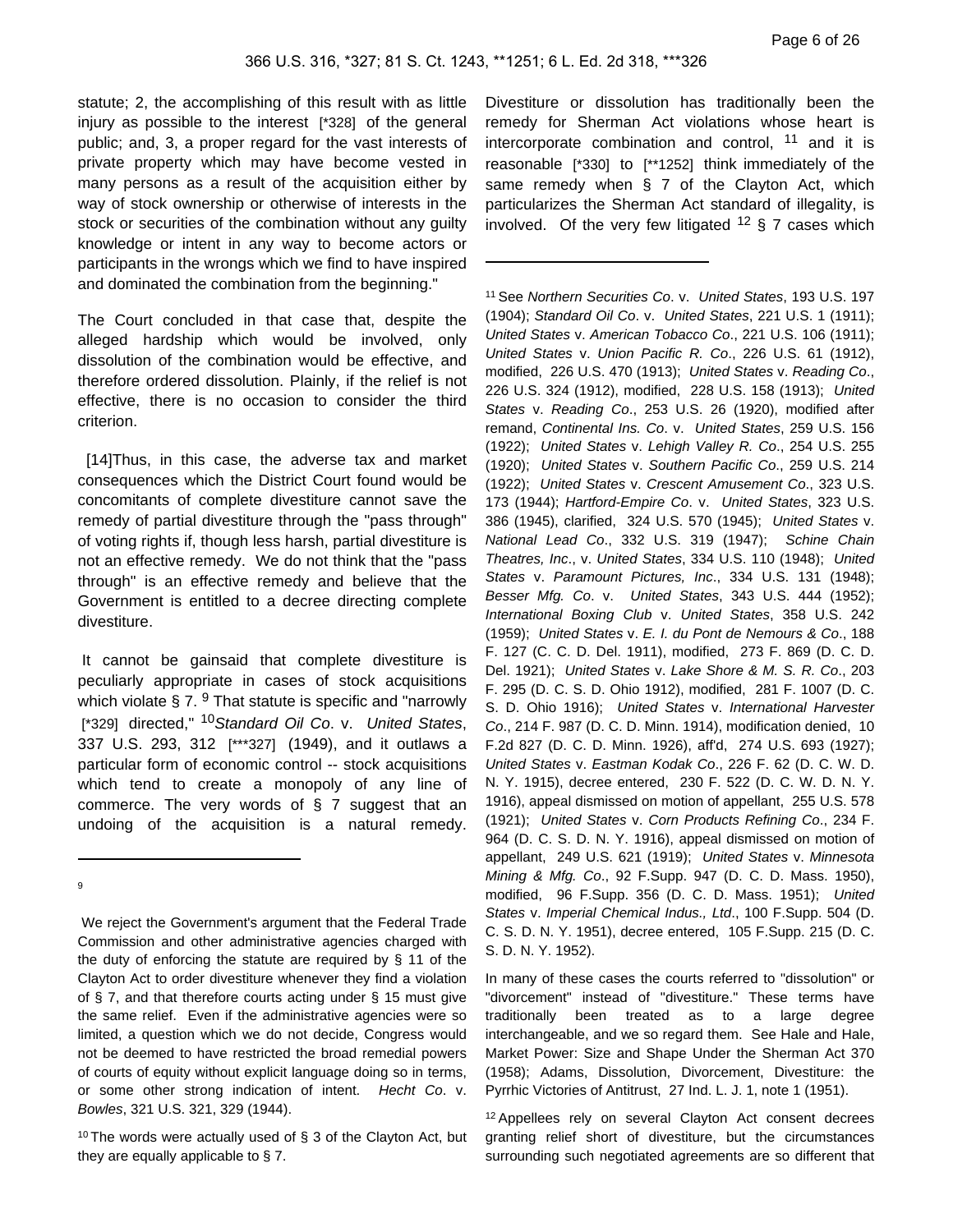have been reported, most decreed divestiture as a matter of course. <sup>13</sup> Divestiture [\*331] has been [\*\*\*328] called the most important of antitrust remedies.  $14$  It is simple, relatively easy to administer, and sure. It should always [\*\*1253] be in the forefront of a court's mind when a violation of § 7 has been found.

[16]The divestiture only of voting rights does not seem to us to be a remedy adequate to promise elimination of the tendency of du Pont's acquisition offensive to § 7. Under the decree, two-thirds of du Pont's holdings of General Motors stock will be voted by du Pont shareholders -- upwards of 40 million shares. Common sense tells us that under this arrangement there can be little assurance of the dissolution of the intercorporate community of interest which we found to violate the law. The du Pont shareholders will *ipso facto* also be General Motors voters. It will be in their interest to vote in such a way as to induce General Motors to favor du Pont, the very result which we found illegal on the first appeal. It may be true, as appellees insist, that these shareholders will not exercise as much influence on General Motors as did du Pont when it held and voted the shares as a block. And it is true that there is no showing in this record that the du Pont shareholders will combine to vote together, or that their information about General Motors' activities will be detailed enough to enable them to vote their shares as strategically as du Pont itself has done. But these arguments misconceive

they cannot be persuasively cited in a litigation context.

<sup>14</sup> See Hale and Hale, op cit., supra, note 11, at 370.

the nature of this proceeding. The burden is not on the Government to show de novo that a "pass through" of the General Motors vote, like du Pont's ownership of General Motors stock, would violate § 7. United States v. Aluminum Co. of America, 91 F.Supp. 333, 346 (D. C. S. D. N. Y. 1950). It need only appear that the decree entered leaves a substantial likelihood that the tendency towards monopoly of the acquisition condemned by § 7 has not [\*332] been satisfactorily eliminated. We are not required to assume, contrary to all human experience, that du Pont's shareholders will not vote in their own self-interest. Moreover, the General Motors management, which over the years has become accustomed to du Pont's special relationship, <sup>15</sup> would know that the relationship continues to a substantial degree, and might well act accordingly. The same is true of du Pont's competitors. They might not try so vigorously to break du Pont's hold on General Motors' business, as if complete divestiture were ordered. And finally, the influence of the du Pont company itself would not be completely dissipated. For under the decree du Pont would have the power to sell its General Motors shares; the District Court expressly held that "there would be nothing [\*\*\*329] in the decree to prevent such dispositions." 177 F.Supp., at 41. Such a sale would presumably restore the vote separated from the sold stock while du Pont owned it. This power to transfer the vote could conceivably be used to induce General Motors to favor du Pont products. In sum, the "pass through" of the vote does not promise elimination of the violation offensive to § 7. What was said of the Sherman Act in United States v. Union Pacific R. Co., 226 U.S. 470, 477 (1913), applies here: "So far as is consistent with this purpose a court of equity dealing with such combinations should conserve the property interests involved, but never in such wise as to sacrifice the object and purpose of the statute. The decree of the courts must be faithfully executed and no form of dissolution be permitted that in substance or effect amounts to restoring the [\*333] combination which it was the purpose of the decree to terminate."

Du Pont replies, *inter alia*, that it would be willing for all of its General Motors stock to be disenfranchised, if [\*\*1254] that would satisfy the requirement for effective relief. This suggestion, not presented to the District

<sup>13</sup> See, e. g., Maryland & Virginia Milk Producers Assn. v. United States, 362 U.S. 458 (1960); Aluminum Co. of America v. Federal Trade Comm'n, 284 F. 401 (C. A. 3d Cir. 1922), cert. denied, 261 U.S. 616 (1923), modification denied, 299 F. 361 (C. A. 3d Cir. 1924). United States v. New England Fish Exchange, 258 F. 732 (D. C. D. Mass. 1919), modification denied, 292 F. 511 (D. C. D. Mass. 1923), on which appellees place great reliance, is not a clear exception. It is true that defendants there were allowed to retain the assets (not the stock) of one of the eight corporations whose stock they had acquired in violation of § 7. But probably acquisition of only one of those corporations' stock would not have been illegal. The only clear exception in the courts is American Crystal Sugar Co. v. Cuban-American Sugar Co., 152 F.Supp. 387 (D. C. S. D. N. Y. 1957), aff'd on the defendant's appeal, 259 F.2d 524 (C. A. 2d Cir. 1958). But the authority of that case is somewhat diminished by the fact that it was brought not by the Government but by a private plaintiff, and by the absence of any discussion in the opinion of the issue of divestiture vel non. See 152 F.Supp., at 400-401 and note 16.

<sup>&</sup>lt;sup>15</sup> For the significance of such long habit, see North American Co. v. Securities & Exchange Comm'n, 327 U.S. 686, 693 (1946); United States v. Imperial Chemical Indus., Ltd., 105 F.Supp. 215, 236-237 (D. C.S. D. N. Y. 1952); Douglas, Democracy and Finance 33 (1940).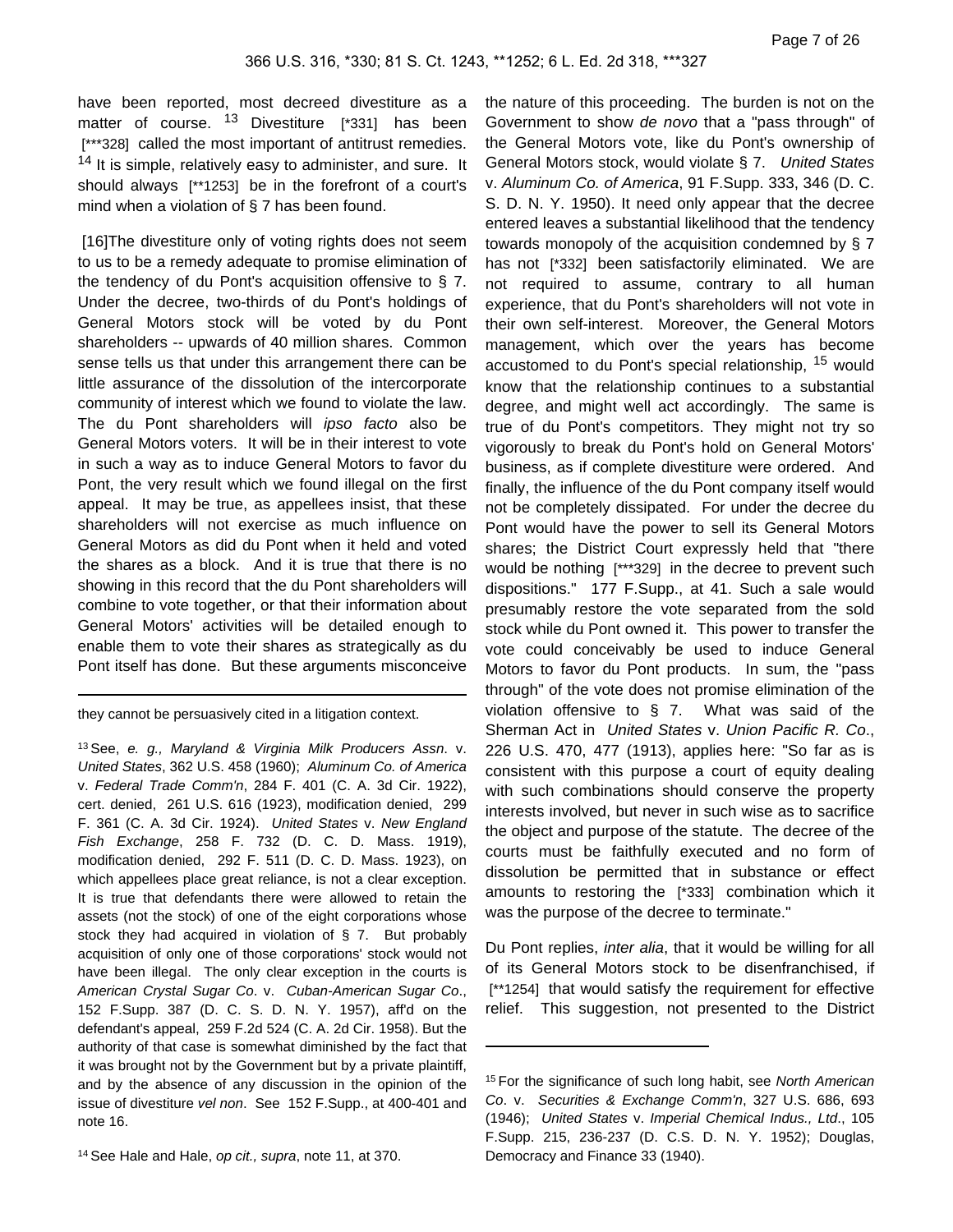Court, is distinctly an afterthought. If the suggestion is disenfranchisement only while du Pont retains the stock, it would not avoid the hazards inherent in du Pont's power to transfer the vote. If the suggestion is permanent loss of the vote, it would create a large and permanent separation of corporate ownership from control, which would not only run directly counter to accepted principles of corporate democracy, but also reduce substantially the number of voting General Motors shares, thereby making it easier for the owner of a block of shares far below an absolute majority to obtain working control, perhaps creating new antitrust problems for both General Motors and the Department of Justice in the future. And finally, we should be reluctant to effect such a drastic change in General Motors' capital structure, established under state corporation law.

[17]Appellees argue further that the injunctive provisions of the decree supplementary to the "pass through" of voting rights adequately remove any objections to the effectiveness of the "pass through." Du Pont is enjoined, for example, from in any way influencing the choice of General Motors' officers and directors, and from entering into any preferential trade relations with General Motors. And, under para. IX of the decree, the Government may reapply in the future should this injunctive relief prove inadequate. Presumably this provision could be used to prevent the exercise of the power to transfer the vote. But the public interest should not in this case be required to depend upon the often cumbersome and [\*334] timeconsuming injunctive remedy. Should a violation of one of the prohibitions be thought to occur, the Government would have the burden of initiating contempt proceedings and of proving by a preponderance of the evidence that a violation had indeed been committed. <sup>16</sup> Such a remedy would, judging from the history of this litigation, take years to obtain. Moreover, an injunction can hardly be detailed enough to cover in advance all the many fashions in which [\*\*\*330] improper influence might manifest itself. And the policing of an injunction would probably involve the courts and the Government in regulation of private affairs more deeply than the

administration of a simple order of divestiture. <sup>17</sup> We think the public is entitled to the surer, cleaner remedy of divestiture. The same result would follow even if we were in doubt. For it is well settled that once the Government has successfully borne the considerable burden of establishing a violation of law, all doubts as to the remedy are to be resolved in its favor. <sup>18</sup>

We therefore direct complete divestiture. Since the District Court's decree was framed around the provision directing only partial divestiture, and since General Motors, Christiana, and Delaware acquiesced in its provisions only on that basis, we shall not pass upon the [\*\*1255] provisions for ancillary relief but shall vacate the decree [\*335] in its entirety except as to the provisions of para. VI enjoining du Pont itself from exercising voting rights in respect of its General Motors stock. In this way the District Court will be free to fashion a new decree consistent with this opinion at a new hearing at which all parties may be heard. General Motors, Christiana, and Delaware will thus be able to renew, for the District Court's decision in the first instance, any objections they may have to the power of the Court to grant relief against them.

We believe, however, that this already protracted litigation should be concluded as soon as possible. To that end we direct the District Court on receipt of our judgment to enter an order requiring du Pont to file within 60 days a proposed judgment providing for complete divestiture of its General Motors stock, to commence within 90 days, and to be completed within not to exceed 10 years, of the effective date of the District Court's judgment, and requiring the Government to file, within 30 days after service upon it of du Pont's proposed judgment, either proposed specific amendments to such du Pont judgment or a proposed alternate judgment of divestiture. The District Court shall give precedence to this cause on its calendar.

The judgment of the District Court, except to the extent para. VI is affirmed, is vacated and remanded for further proceedings consistent with this opinion.

It is so ordered.

<sup>16</sup> United States v. Corn Products Refining Co., 234 F. 964, 1018 (D. C. S. D. N. Y. 1916), appeal dismissed on motion of appellant, 249 U.S. 621 (1919); 12 Ala. L. Rev. 214, 220-221 (1959); Note, 56 Col. L. Rev. 420, 430 (1956) ("contempt citations are a poor method of restoring competition . . ."); Berge, Some Problems in the Enforcement of the Antitrust Laws, 38 Mich. L. Rev. 462, 469 (1940).

<sup>&</sup>lt;sup>17</sup> See Hale and Hale, op. cit., supra, note 11, at 379.

<sup>18</sup> United States v. Bausch & Lomb Optical Co., 321 U.S. 707, 726 (1944); Local 167, International Brotherhood of Teamsters v. United States, 291 U.S. 293, 299 (1934). Cf. William R. Warner & Co. v. Eli Lilly & Co., 265 U.S. 526, 532 (1924) (same principle applied to private litigation).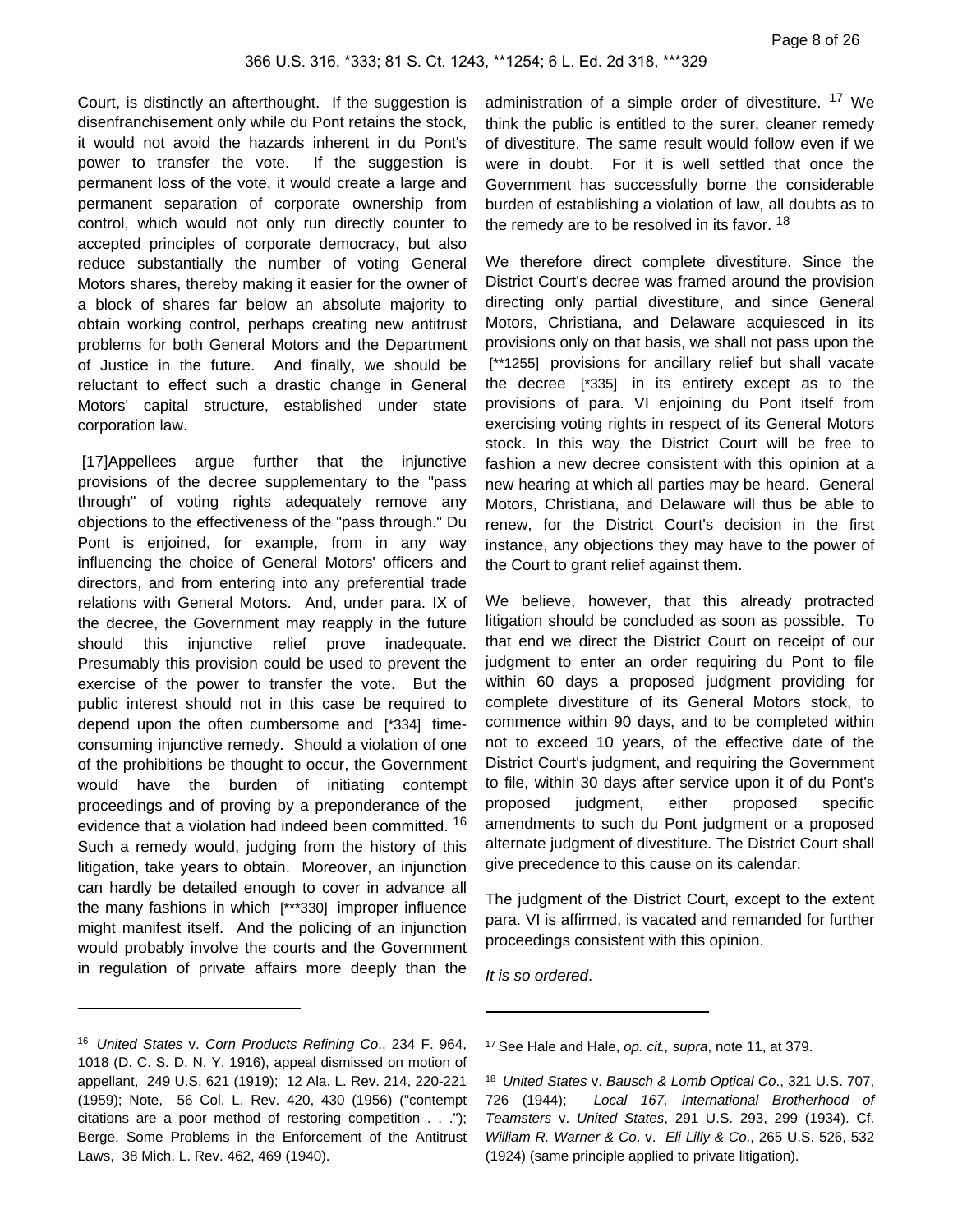MR. JUSTICE CLARK and MR. JUSTICE HARLAN took no part in the consideration or decision of this case.

### **Dissent by:** FRANKFURTER

## **Dissent**

Mr. JUSTICE FRANKFURTER, whom Mr. JUSTICE WHITTAKER and Mr. JUSTICE STEWART join, dissenting.

In United States v. E. I. du Pont de Nemours & Co., 353 U.S. 586, the Court held that the acquisition and continued ownership by E. I. du Pont de Nemours & Co. [\*336] of twenty-three percent of the stock of the General Motors Corporation constituted a violation of § 7 of the Clayton Act.  $1$  The question now before us is the [\*\*\*331] adequacy of the terms of the enforcement of that judgment by the United States District Court for the Northern District of Illinois, 177 F.Supp. 1. In order to determine whether the district judge satisfactorily discharged the duties assigned him, it is necessary to be clear about these underlying elements of the question for decision: (1) What did this Court hold and say in finding that du Pont had violated § 7? (2) What considerations guided the district judge in fashioning his decree? (3) What principles has this Court laid down for the formulation of decrees by District Courts, particularly under the antitrust laws, and for review of those decrees here?

I.

As the Court described it, the "primary issue" in the Government's suit against du Pont, General Motors, and related parties was "whether du Pont's commanding position as General Motors' supplier of automotive finishes and fabrics was achieved on competitive merit alone, or because its acquisition of the General Motors' stock, and the consequent close intercompany relationship, led to the insulation of most of the General Motors' market from free competition, with the resultant likelihood, at the time of suit, of the creation of a monopoly of a line of commerce." 353 U.S., at 588-589. [\*\*1256] The question was asked in the context of these facts.

The transaction out of which the case arose was the

acquisition by du Pont, during the period 1917-1919, of [\*337] a twenty-three percent stock interest in General Motors. That "colossus of the giant automobile industry" absorbed "upwards of two-fifths of the total sales of automotive vehicles in the Nation" over the period from 1938 to 1955. In 1955 it ranked first in sales and second in assets among all United States industrial corporations. Purchases of automotive fabrics and finishes by General Motors from du Pont ran into millions of dollars annually in the years immediately preceding the institution of the Government's suit in 1949. Du Pont supplied sixty-seven percent of General Motors' requirements for finishes in 1946 and sixty-eight percent in 1947. The figures for fabrics supplied to General Motors by du Pont in those years are fifty-two and three-tenths percent and thirty-eight and five-tenths percent respectively.

Du Pont's "commanding position as a General Motors supplier" was not achieved until after its acquisition of a substantial fraction of General Motors' stock. At the time of this purchase, du Pont was actively seeking markets for its nitrocellulose, artificial leather, celluloid, rubbercoated goods, and paints and varnishes used by automobile manufacturers. Leading du Pont executives in 1917 and 1918 indicated that the acquisition of General Motors stock was due in part to a belief that it would secure for du Pont an important market for its automotive products.

"This background of the acquisition, particularly the plain implications of the contemporaneous documents, destroys any basis for a conclusion that the purchase was made 'solely for investment.' Moreover, immediately after the acquisition, du Pont's influence growing out of it [\*\*\*332] was brought to bear within General Motors to achieve primacy for du Pont as General Motors' supplier of automotive fabrics and finishes." 353 U.S., at 602.

[\*338] A former du Pont official became a General Motors vice president and set about maximizing du Pont's share of the General Motors market. Lines of communications were established between the two companies and several du Pont products were actively promoted. Within a few years various du Pont manufactured items were filling the entire requirements of from four to seven of General Motors' eight operating divisions. The Fisher Body division, long controlled by the Fisher brothers under a voting trust even though General Motors owned a majority of its stock, followed an independent course for many years, but by 1947 and 1948 "resistance had collapsed" and its purchases from

<sup>1</sup> 38 Stat. 731, 15 U. S. C. (1946 ed.) § 18. The suit was brought prior to the enactment in 1950 of amendments to the Act which, by their terms, are inapplicable to previous acquisitions. 64 Stat. 1125, 15 U. S. C. § 18.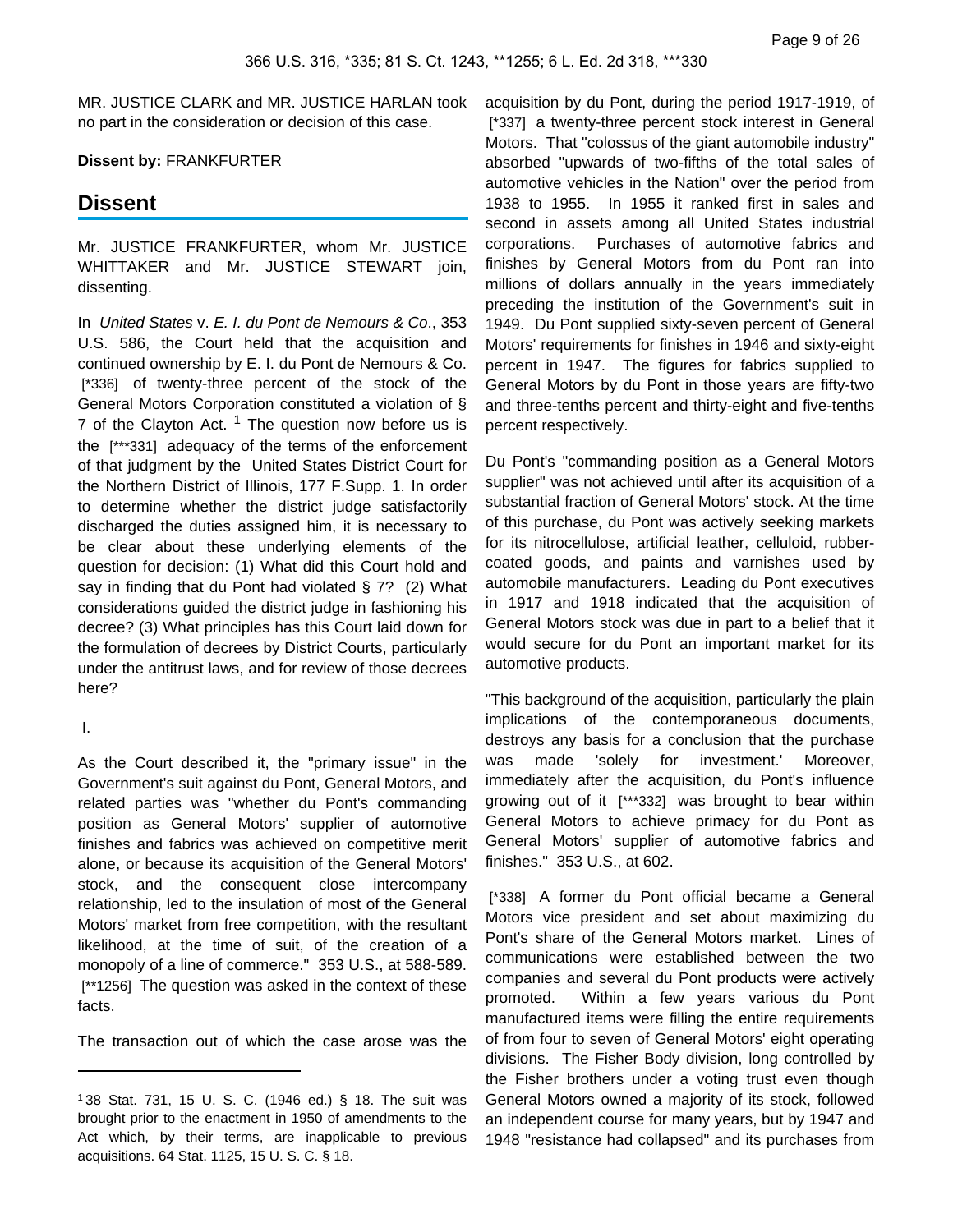du Pont "compared favorably" with purchases by other General Motors divisions. Competitors came to receive higher percentages of General Motors business in later years, but it is "likely" that this trend stemmed "at least in part" from the needs of General Motors outstripping du Pont's capacity.

"The fact that sticks out in this voluminous record is that the bulk of du Pont's production has always supplied the largest part of the requirements of the one customer in the automobile industry connected to du Pont by a stock interest. The inference is overwhelming that du Pont's commanding position was promoted by its stock interest and was not gained solely on competitive merit." 353 U.S., at 605.

This Court agreed with the trial court "that considerations of price, quality and service were not overlooked by either du Pont or General Motors." 353 U.S., at 606. However, it determined that neither this factor, [\*\*1257] nor "the fact that all concerned in high executive posts in both companies acted honorably and fairly, each in the honest conviction that his actions were in the best interests of his own company and without any design to overreach anyone, including du Pont's competitors," 353 U.S., at [\*339] 607, outweighed the Government's claim for relief. This claim, as submitted to the District Court and dismissed by it, 126 F.Supp. 235, alleged violation not only of § 7 of the Clayton Act, but also of §§ 1 and 2 of the Sherman Act. <sup>2</sup> The latter provisions proscribe any contract, combination, or conspiracy in restraint of interstate or foreign trade, and monopolization of, or attempts, combinations, or conspiracies to monopolize, such trade. However, this Court put to one side without consideration the Government's appeal from the dismissal of its Sherman Act allegations.  $3$  It rested its decision solely on § 7, which reads in pertinent part:

"No corporation engaged in commerce shall acquire, directly or indirectly, the whole or any part of the stock or other share capital of another corporation engaged also in commerce, where the effect of such acquisition may be to substantially lessen competition between the corporation whose stock is so acquired and the corporation making the acquisition, or to restrain such commerce in any section or community, or tend to create a monopoly of any line of commerce.

. . . .

"This section shall not apply to [\*\*\*333] corporations purchasing such stock solely for investment and not using the same by voting or otherwise to bring about, or in attempting to bring about, the substantial lessening of competition. . . ."

The purpose of this provision was thus explained in the Court's opinion:

"Section 7 is designed to arrest in its incipiency not only the substantial lessening of competition from the acquisition by one corporation of the whole or [\*340] any part of the stock of a competing corporation, but also to arrest in their incipiency restraints or monopolies in a relevant market which, as a reasonable probability, appear at the time of suit likely to result from the acquisition by one corporation of all or any part of the stock of any other corporation. The section is violated whether or not actual restraints or monopolies, or the substantial lessening of competition, have occurred or are intended. . . ." 353 U.S., at 589.

Thus, a finding of conspiracy to restrain trade or attempt to monopolize was excluded from the Court's decision. Indeed, as already noted, the Court proceeded on the assumption that the executives involved in the dealings between du Pont and General Motors acted "honorably and fairly" and exercised their business judgment only to serve what they deemed the best interests of their own companies. This, however, did not bar finding that du Pont had become pre-eminent as a supplier of automotive fabrics and finishes to General Motors; that these products constituted a "line of commerce" within the meaning of the Clayton Act; that General Motors' share of the market for these products was substantial; and that competition for this share of the market was endangered by the financial relationship between the two concerns:

"The statutory policy of fostering free competition is obviously furthered when no supplier has an advantage over his competitors from [\*\*1258] an acquisition of his customer's stock likely to have the effects condemned by the statute. We repeat, that the test of a violation of § 7 is whether, at the time of suit, there is a reasonable probability that the acquisition is likely to result in the condemned restraints. The conclusion upon this record is inescapable that such [\*341] likelihood was proved as to this acquisition. . . ." 353 U.S., at 607.

On the basis of the findings which led to this conclusion, the Court remanded the case to the District Court to determine the appropriate relief. The sole guidance given the Court for discharging the task committed to it

<sup>2</sup> 26 Stat. 209, as amended, 50 Stat. 693, 15 U. S. C. §§ 1, 2. <sup>3</sup> See 353 U.S., at 588, n. 5.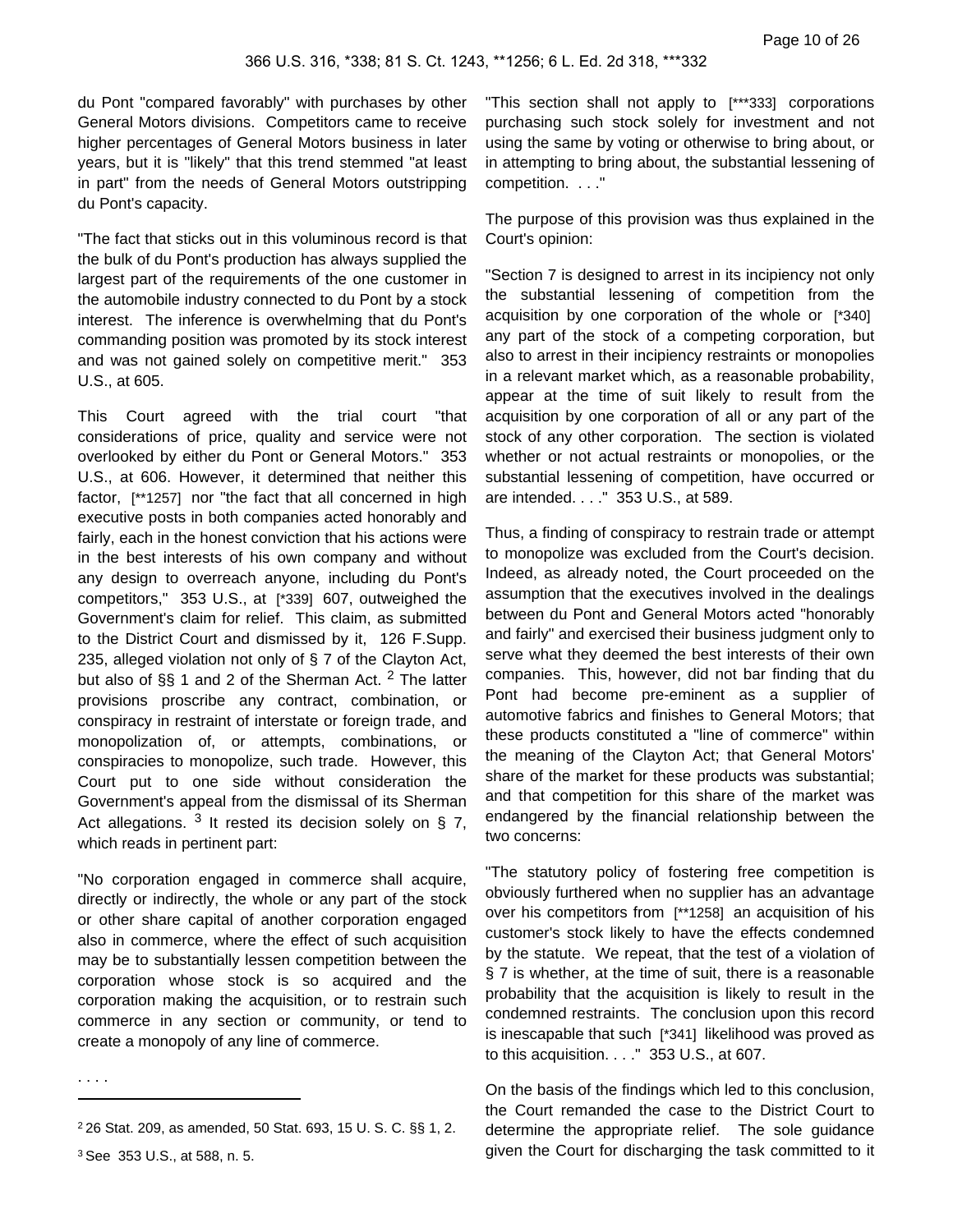#### was this:

"The judgment must therefore be reversed and the cause remanded to the District Court for a determination, after further hearing, of the equitable relief necessary and appropriate in the public interest to eliminate the effects of the acquisition offensive to the statute. The District Courts, in the framing of equitable decrees, are clothed 'with large discretion to model their judgments to fit the exigencies of the particular case.' International Salt Co. v. United States, 332 U.S. 392, 400-401." 353 U.S., at 607-608.

This brings us to the course of the proceedings in the District Court.

### II.

This Court's judgment was filed in the District Court on July 18, 1957. The first pretrial conference -- held to appoint amici curiae to [\*\*\*334] represent the interests of the stockholders of du Pont and General Motors and to consider the procedure to be followed in the subsequent hearings -- took place on September 25, 1957. At the outset, the Government's spokesman explained that counsel for the Government and for du Pont had already held preliminary discussions with a view to arriving at a relief plan that both sides could recommend to the court. Du Pont, he said, had proposed disenfranchisement of its General Motors stock along with other restrictions on the du Pont-General Motors relationship. The Government, deeming these suggestions inadequate, had urged [\*342] that any judgment include divestiture of du Pont's shares of General Motors. Counsel for the Government invited du Pont's views on this proposal before recommending a specific program, but stated that if the court desired, or if counsel for du Pont thought further discussion would not be profitable, the Government was prepared to submit a plan within thirty days.

Counsel for du Pont indicated a preference for the submission of detailed plans by both sides at an early date. No previous antitrust case, he said, had involved interests of such magnitude or presented such complex problems of relief. The submission of detailed plans would place the issues before the court more readily than would discussion of divestiture or disenfranchisement in the abstract. The Court adopted this procedure with an appropriate time schedule for carrying it out.

The Government submitted its proposed decree on October 25, 1957. The plan called for divestiture by du

Pont of its 63,000,000 shares of General Motors stock by equal annual distributions to its stockholders, as a dividend, over a period of ten years. Christiana Securities Company and Delaware Realty & Investment Company, major stockholders in du Pont, and the stockholders of Delaware were dealt with specially by provisions requiring the annual sale by a trustee, again over a ten-year period, of du Pont's General Motors stock allocable to them, as well as any General Motors stock which Christiana and Delaware owned outright. If, in the trustee's judgment, "reasonable market conditions" did not prevail during any given year, he was to be allowed to [\*\*1259] petition the court for an extension of time within the ten-year period. In addition, the right to vote the General Motors stock held by du Pont was to be vested in du Pont's stockholders, other than Christiana and Delaware and the stockholders of Delaware; du Pont, Christiana, and Delaware were to be enjoined from acquiring [\*343] stock in or exercising control over General Motors; du Pont, Christiana, and Delaware were to be prohibited to have any director or officer in common with General Motors, and vice versa; and General Motors and du Pont were to be ordered to terminate any agreement that provided for the purchase by General Motors of any specified percentage of its requirements of any du Pont manufactured product, or for the grant of exclusive patent rights, or for a grant by General Motors to du Pont of a preferential right to make or sell any chemical discovery of General Motors, or for the maintenance of any joint commercial enterprise by the two companies.

On motion of the amici curiae, the court directed that a ruling be obtained from the Commissioner of Internal Revenue as to the federal income tax consequences of the Government's plan. On May 9, 1958, [\*\*\*335] the Commissioner announced his rulings. The annual dividends paid to du Pont stockholders in shares of General Motors stock would be taxable as ordinary income to the extent of du Pont's earnings and profits. The measure, for federal income tax purposes, of the dividend to individual stockholders would be the fair market value of the shares at the time of each annual distribution. In the case of taxpaying corporate stockholders, the measure would be the lesser of the fair market value of the shares or du Pont's tax basis for them, which is approximately \$ 2.09 per share. The forced sale of the General Motors stock owned by or allocable to Christiana, Delaware, and the stockholders of Delaware, and deposited with the trustee, would result in a tax to those parties at the capital gains rate.

Du Pont's counterproposal was filed on May 14, 1958.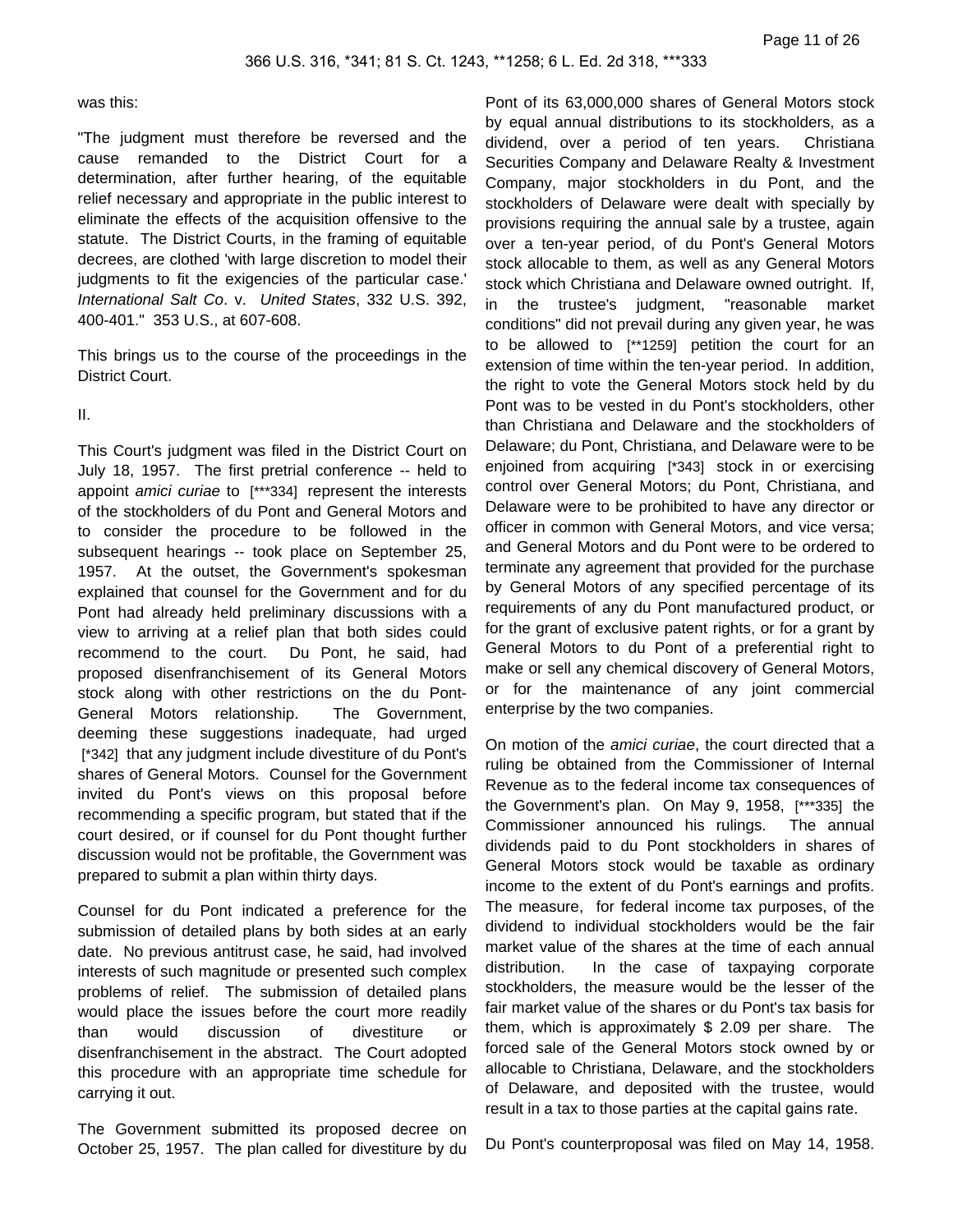Under its plan du Pont would retain its General Motors shares but be required to pass on to its stockholders the right to vote those shares. Christiana and Delaware would, in turn, be required to pass on the voting rights to the General Motors shares allocable to them to their own [\*344] stockholders. Du Pont would be enjoined from having as a director, officer, or employee anyone who was simultaneously an officer or employee of General Motors, and no director, officer, or employee of du Pont could serve as a director of General Motors without court approval. Du Pont would be denied the right to acquire any additional General Motors stock except through General Motors' distributions of stock or subscription rights to its stockholders.

On June 6, 1958, General Motors submitted its objections to the Government's proposal. It argued, inter alia, that a divestiture order would severely depress the market value of the stock of both General Motors and du Pont, with consequent serious loss and hardship to hundreds of thousands of innocent investors, among them thousands of small trusts and charitable institutions; that there would be a similar decline in the market values of other automotive and chemical stocks, with similar losses to the stockholders of those companies; that the tremendous volume of General Motors stock hanging over the market for ten years would hamper the efforts of General Motors and other automobile manufacturers to raise equity capital; and that all this would have a serious adverse effect on the entire stock market and on general business activity. General Motors comprehensively contended that the Government plan would not be "in the public interest" as required by the mandate of this Court.

The decrees proposed by the *amici curiae* were filed in August of 1958. These plans, like du Pont's, contained provisions for passing the vote on du [\*\*1260] Pont's General Motors shares on to the ultimate stockholders of du Pont, Christiana, and Delaware, except that officers and directors of the three companies, their spouses, and other people living in their households, as well as other specified [\*345] persons, were to be totally disenfranchised. Both plans also prohibited common directors, officers, or employees between du Pont, Christiana, and Delaware, on the one hand, and General Motors on the other. Further, both plans placed restrictions on trade relations between du Pont and General Motors. Amicus Dallstream, representing the du Pont stockholders, proposed in addition a program termed a "takedown," by which du [\*\*\*336] Pont would create a new class of stock, "du Pont Special Common," which would have no rights in du Pont's General Motors

stock and which du Pont stockholders could obtain, along with their allocable portion of the General Motors shares owned by du Pont, at times suitable to them, in exchange for their present du Pont common. This proposal would have different, and in several respects more favorable, tax consequences than those of the Government's plan. <sup>4</sup>

In a memorandum filed on September 26, 1958, the Government, on the assumption that divestiture was required under the Clayton Act, suggested various ways in which its decree might be modified to ameliorate its harsh tax consequences. The Government stated that it would have no objections to the modifications discussed in the memorandum but it did not submit amendments to its original proposal.

On the same day, the Government filed a motion for a preliminary injunction, seeking to restrain du Pont, Christiana, and Delaware from exercising their voting rights in General Motors stock, to prevent du Pont, Christiana, and Delaware from having any director, officer, or employee in common with General Motors or nominating any such person to serve in General Motors, [\*346] and to prohibit further acquisitions of General Motors stock by the three corporations. The Government urged that since all parties were in substantial agreement on these measures as the minimum appropriate relief, the court should adopt them without delay. The court denied the motion on November 3, 1958, on the ground that the Government had failed to show a likelihood of irreparable injury in the absence of immediate relief and that, with final determination of the case not far distant, it would be undesirable to begin deciding issues piecemeal at that late date.

After further preliminaries which need not be recounted, the trial of the issues on the appropriate relief commenced on February 16, 1959, and continued to a conclusion on April 9, 1959. The Government presented its evidence on twelve hearing days; the defendants and amici also presented evidence on twelve days; and the Government took four more hearing days for the presentation of rebuttal evidence. Briefs were filed and the case was submitted to the court in June 1959. The court's decision was announced on October 2, 1959.

The printed record of the proceedings below covers

<sup>4</sup> For a discussion of amicus Dallstream's recommendations, see the opinion of the District Court, 177 F.Supp., at 9-10.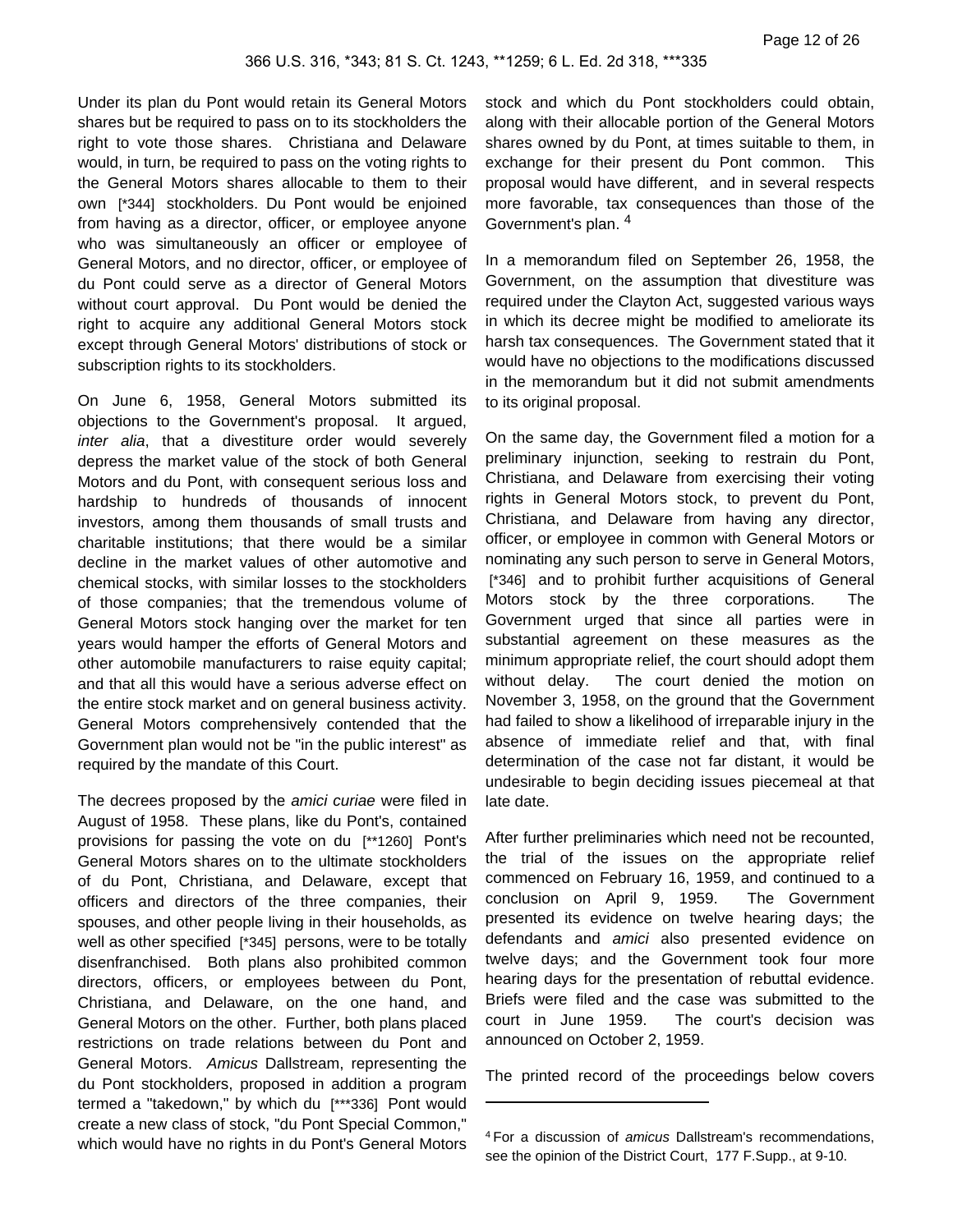3,340 pages. Of this, trial of the issues pertaining to the terms of the decree fills 2,380 pages. An additional 543 pages contain exhibits. In the course of the trial twentynine witnesses were called by the Government and thirty-two by the defendants and amici. The printed exhibits number 193 submitted by the Government, thirty-two by du Pont, thirty by General Motors, nine by Christiana and Delaware, and one by amicus Dallstream. The bulk of this mass of evidence bore principally upon disputes over the market and tax consequences of divestiture of du Pont's General Motors stock and upon the requirement of resort [\*\*1261] to this remedy for the effective enforcement of § 7.

[\*347] On occasion the Government objected to the attention that was being focused on the details of its proposed decree. The Government insisted that its ultimate aim was [\*\*\*337] not to further a specific plan but to obtain any reasonable order of divestiture. However, late in the trial the Government indicated that its original divestiture proposal stood before the court unamended in any detail.

"Mr. Reycraft (chief counsel for the Government): . . . .

. . . .

"I might also add that it is rather an obvious thought that the judgment which we did file was approved by not only the Assistant Attorney General but the Attorney General, and that while I am authorized here to represent the Government, I have no authority to change the decisions they make.

"The Court: It is my understanding then that you are standing on the decree that you proposed before this hearing started

"Mr. Reycraft: That is right, sir.

. . . .

"Mr. Cox (counsel for du Pont): . . . .

". . . I understand Mr. Reycraft's position now to be that he stands on the judgment that was filed. But if the Government should come in on its brief with a brand new proposal sometime, may it please the Court, we may find ourselves in a position where we will have to come into Court and ask for some kind of an opportunity to have a look at that.

"The Court: That will depend entirely on the extent or the character of the deviation from the original proposal.

"Mr. Cox: I would assume that would be true.

[\*348] "The Court: From what Mr. Reycraft has said, I am assuming that that is the decree, with probably minor changes.

"Mr. Reycraft: I have nothing further, your Honor." <sup>5</sup> (Emphasis added throughout.)

Thus it appears that the Government stood on its original proposal, rather than on alternative suggestions.

And so one comes to consider how the court dealt with the issues presented by the parties.

III.

After disposing of two preliminary questions -- ruling in favor of the amenability of General Motors, Christiana, and Delaware, as parties not condemned as violators of § 7, to the enforcing power of the court, and against the amenability to direct enforcement of holders of both du Pont and Delaware stock who were not parties to the suit -- the court thus defined the central issue before it:

"Under the mandate of the Supreme Court it is the responsibility of this Court to frame a judgment which will eliminate the effects of du Pont's acquisition of stock of General Motors which are offensive to the statute. The effect of the acquisition which the Supreme Court found to be offensive to the statute was the 'reasonable probability' that the acquisition might result in restraint or monopolization of the market for automotive fabrics and finishes. 353 U.S. 586, 595, 607, 77 S. Ct. 872, 1 L. Ed. 2d 1057. Accordingly, the problem before this Court is one of devising a judgment that will effectively guard against the probability of restraint or monopolization which the Supreme [\*\*\*338] Court found to exist." 177 F.Supp., at 12-13.

[\*349] [\*\*1262] In discharging its duty under this mandate, particularly since relevant circumstances might offer a choice between effective alternatives, the court deemed it appropriate not to exclude from consideration the vast multiform interests at stake - both the hundreds of thousands of truly innocent stockholders and the bearing on the national economy of the nature of the disposition of du Pont's General Motors holdings.

"This does not mean that the private interests of the stockholders can outweigh the public interest in a

<sup>5</sup> Transcript of Proceedings, March 31, 1959.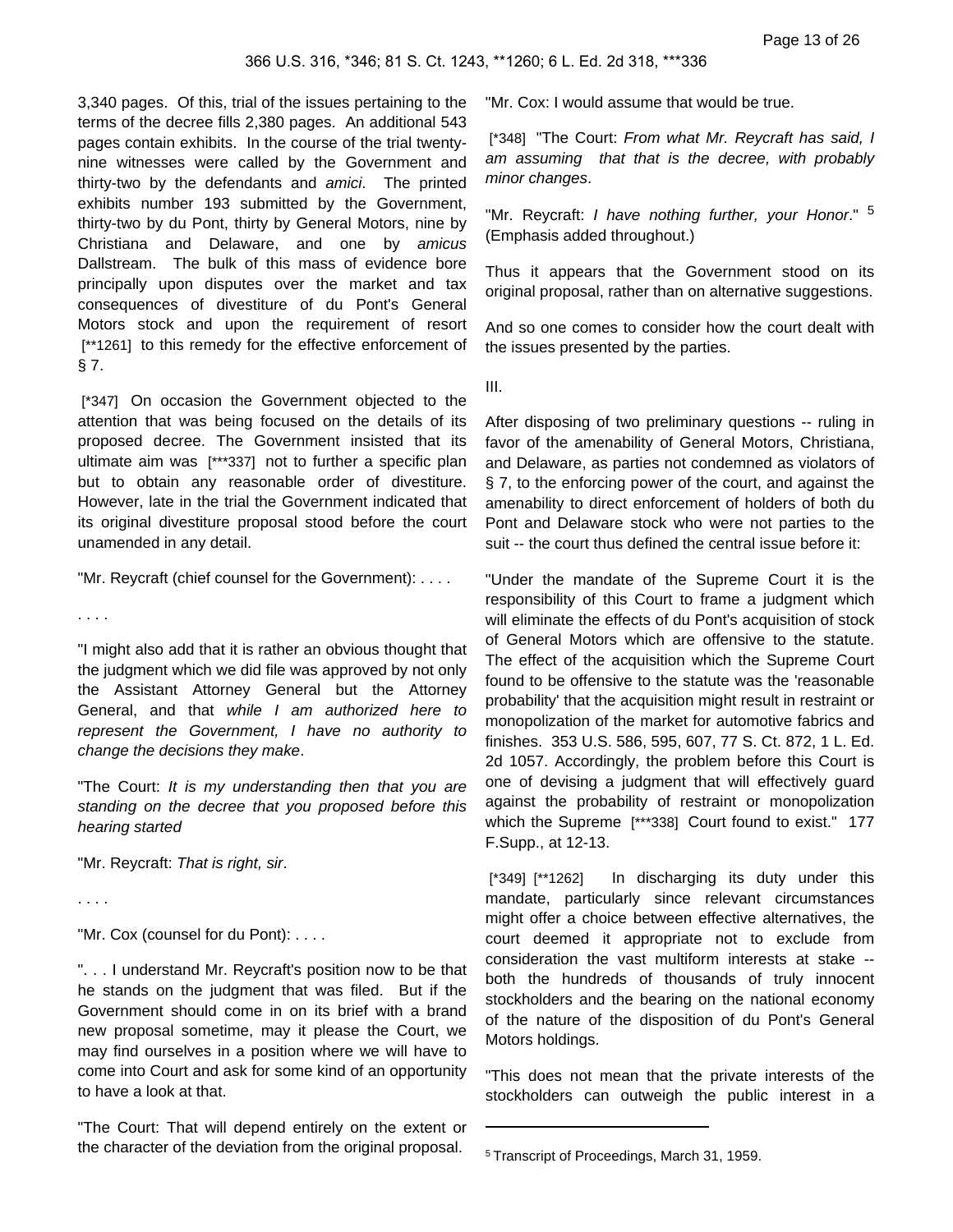judgment that will effectively dissipate the effects of the acquisition found to be unlawful. But it does mean that in the opinion of this Court the primary public purpose should be achieved so far as possible without inflicting unnecessary injury upon innocent stockholders in the various corporations involved. The purpose of the judgment should be remedial and not punitive. Hartford-Empire Co. v. United States, 323 U.S. 386, 409, 65 S. Ct. 373, 89 L. Ed. 322; United States v. National Lead Co., 332 U.S. 319, 67 S. Ct. 1634, 91 L. Ed. 2077. No harsh and oppressive consequences should be visited upon the stockholders unless it can be shown on the facts that these results are inescapable if a decree is to be framed that will comply with the mandate of the Supreme Court. The cases leave no doubt that these are considerations which the Court should weigh in the framing of its final judgment. United States v. American Tobacco Co., 221 U.S. 106, 185, 31 S. Ct. 632, 55 L. Ed. 663. Compare Timken Roller Bearing Co. v. United States, 341 U.S. 593, 604, 71 S. Ct. 971, 95 L. Ed. 1199." 177 F.Supp., at 13-14.

The Government's first major contention -- that by the terms of the Clayton Act the court had no choice but [\*350] to order total divestiture -- was rejected on the basis of an analysis of the statute and this Court's reaffirmation of the "large discretion" possessed by the District Courts "to model their judgments to fit the exigencies of the particular case." The court proceeded to a consideration of the evidence introduced by the parties. The first subject was the tax impact of the Government's proposed decree. Extensive expert evidence (much of which was derived from a statistical survey found by the court to have been soundly and objectively conducted) indicated that individual stockholders of du Pont would pay income taxes at a rate of fifty percent to sixty percent under the Government's plan, and that the taxes payable by such persons could amount to \$ 1,000,000,000 if the value of the General Motors shares were \$ 50 per share, and approximately \$ 770,000,000 if \$ 40 per share. The capital gains tax on the sale of the General Motors stock allocable to Christiana and Delaware would be perhaps as much as \$ 200,000,000. The court determined that variations of the Government's plan would also result in vast tax levies. It found, for example, that if a single distribution were employed to dispose of the 63,000,000 General Motors shares, at an assumed market value of \$ 45 per share the total tax cost would be \$ 588,044,000.

A second economic consequence of the Government's divestiture scheme would be its impact on the market value of the securities involved. The Government relied on three types of evidence to show that [\*\*\*339] its plan would have little influence on the market prices of General Motors and du Pont stock. The first type was expert testimony that there was a regular flow of investment money coming into the market. However, upon detailed review of the testimony of a dozen witnesses, the court concluded that "there was no convincing evidence in this category that any substantial portion of this investment [\*351] money would be directed to buying General Motors stock at the true value of the stock, if the Government decree were in effect." 177 F.Supp., at 22.

[\*\*1263] The Government's second type of evidence relating to the market consequences of its decree was the statistical testimony of academic and professional analysts. The court noted that it was shown no charts or statistics relating to a situation "remotely approaching" the forced sale of 2,000,000 shares of General Motors stock each year for ten years, attended by additional sales of both General Motors and du Pont stock for tax and other purposes. Further, it found that one Government expert admitted he would defer to the judgment of investment bankers in the matter of the price for which the General Motors stock could be sold; another testified that in the past an increase in stock supply of twenty percent had been associated with price declines of between ten and fifteen percent; the testimony of another Government witness was based on inadequately drawn statistical tables, and his demeanor on the witness stand deprived his evidence of credibility; a fourth witness' opinions had no foundation in factual evidence.

The Government's third type of evidence related to securities offerings in the recent past. The court determined that the circumstances of these offerings -- i. e., their background, magnitude, timing, and duration - made them dissimilar to a divestiture of du Pont's interest in General Motors. In any event most of these offerings did have a depressing effect on the market value of the stock involved. None of this evidence, the court found, gave assurance that the Government proposal would not cause serious loss on the sale of General Motors and du Pont stock during the divestiture period.

The defendants countered the Government's case with a variety of evidence. Two experienced underwriters testified that the Government's ten-year divestiture [\*352] plan would result in a decline in the value of General Motors stock of from twenty percent to thirty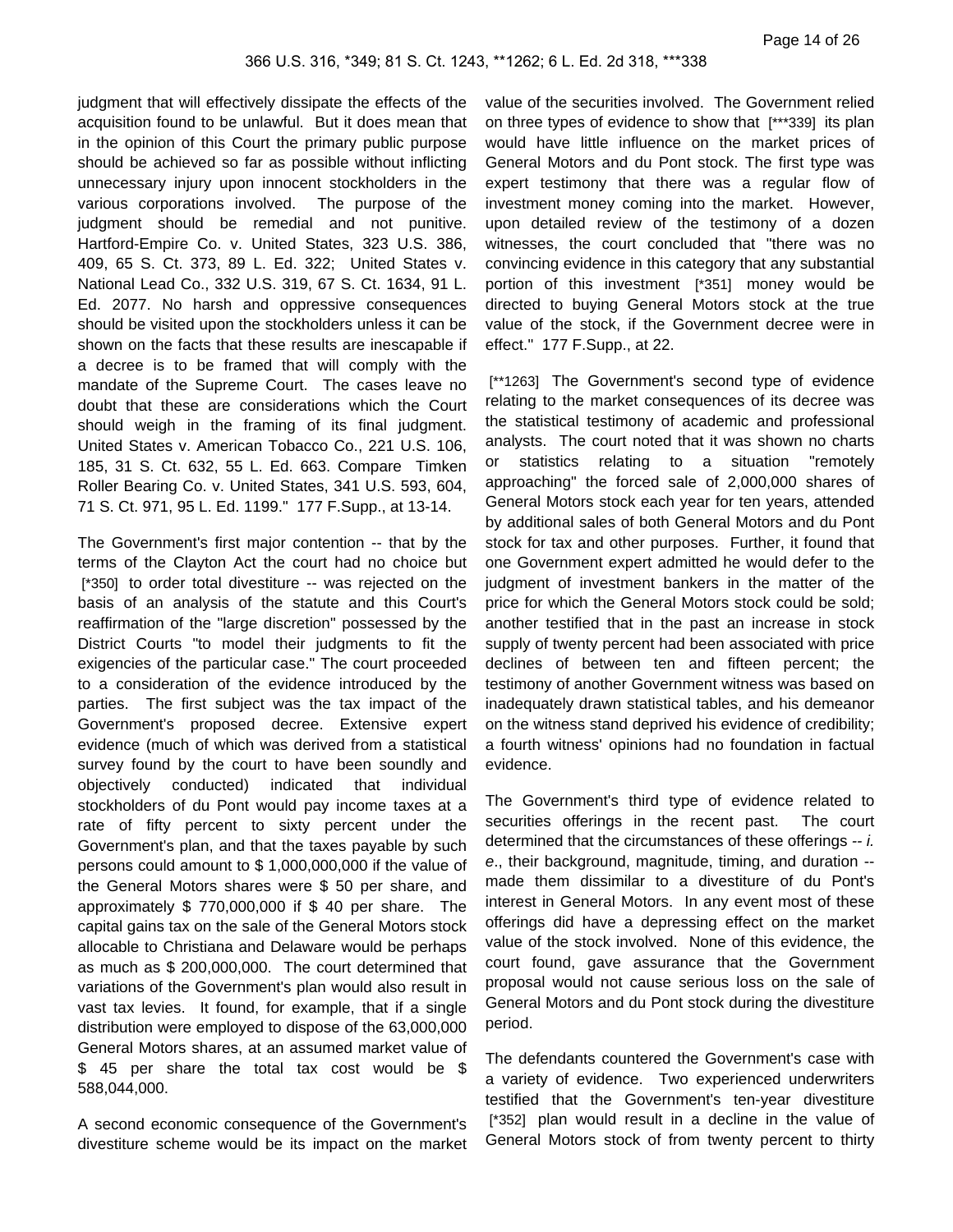percent; that heavy tax sales of du Pont would lower its price at least twenty-five percent; that distribution of General Motors stock in lieu of cash dividends would be even worse from this standpoint; that even an extension of the divestiture period to twenty years would not prevent declines in the neighborhood of fifteen percent; that a further loss estimated at from \$ 1.50 to \$ 2 per share sold in underwriting expense would be incurred by Christiana and Delaware; and, finally, that the trustee could never make the sales during the divestiture period anyway, since he could not realize a price, in the words of the Government's proposed final judgment, "sufficiently high to reflect the fair value and true worth of the stock."

Several trust management executives testified that because of the tax consequences of the Government's decree and the difficulties of allocating equitably the General Motors [\*\*\*340] shares received as dividends by the trusts, they, and presumably others in their position throughout the country, would be forced to make mass sales of du Pont stock. Executives of several insurance companies and an investment trust company predicted declines in the value of General Motors stock and expressed an intention to buy it for their concerns only at considerably reduced prices. Many witnesses concurred in the view that the Government's decree would render future financing by General Motors highly uneconomic and very difficult to accomplish.

The court then appraised the evidence bearing on possible voting control of General Motors, under a decree of less than total divestiture, by corporations or individuals affiliated with du Pont. It determined that the Government's broadest grouping -- individuals who were stockholders of Delaware, additional individuals named du Pont, and certain corporations in which both groups [\*353] (sixty-five persons in all) own stock or on whose boards they sit -- would, under the du Pont plan's "passthrough" of voting rights, aggregate the vote of about eight percent of the total vote of General Motors. It was unclear to the court either [\*\*1264] that this combination had a reasonable basis in fact or that, even if it did represent a cohesive block of votes, it was a large enough block to exercise any real control over General Motors. However, the court deemed it unnecessary to resolve these questions, since it intended to frame a decree to guarantee that concerted action by these stockholders would be precluded.

On the basis of its appraisal of the evidence, the court reached its essential conclusions. The first question

was what provision to make with respect to du Pont's 63,000,000 shares of General Motors. It determined that a careful and detailed plan for a "pass-through" of the votes of these shares to du Pont's stockholders and an injunction to prevent du Pont and General Motors from sharing common officers, directors, and employees were necessary. The court then considered whether title to the stock, stripped of these vital incidents of ownership, must also be taken from du Pont, "in order to remove and to guard against the probability of restraint or monopolization of trade which was the consequence the Supreme Court found to be offensive to the statute." 177 F.Supp., at 40. "There is no evidence," it concluded, "on which the Court could make such a finding." 177 F.Supp., at 40.

"In essence, therefore, what would be left in du Pont would be the most sterile kind of an investment. The Court notes in this connection that Section 7 of the Clayton Act expressly excludes from its operation 'corporations purchasing such stock solely for investment and not using the same by voting or otherwise' to bring about anti-competitive effects. There would thus appear to be a recognition on the [\*354] part of Congress that the holding of stock does not in all instances carry with it the power to bring about consequences offensive to the statute. The Court recognizes that the Supreme Court has held that in the past du Pont has not held its stock in General Motors solely for investment. This Court is of the opinion, however, that the divestiture and ancillary injunctive provisions referred to hereafter will be effective to assure that hereafter General Motors stock will be held by du Pont solely for investment.

. . . .

" [\*\*\*341] In the circumstances, therefore, the Court finds that there is nothing in the record made in the hearing on relief or in the record in the trial in chief which would support, even by inference, the conclusion that du Pont's possession of the bare legal title to General Motors stock, stripped of its right to vote and of its right to representation on the Board of General Motors, would create any possibility that the stock would have any influence on the practices and policies of General Motors or could be used in any way that would be inconsistent with the mandate of the Supreme Court." 177 F.Supp., at 41.

What was on the other side of the ledger? The evidence indicated that divestiture of legal title would visit upon thousands of innocent investors adverse tax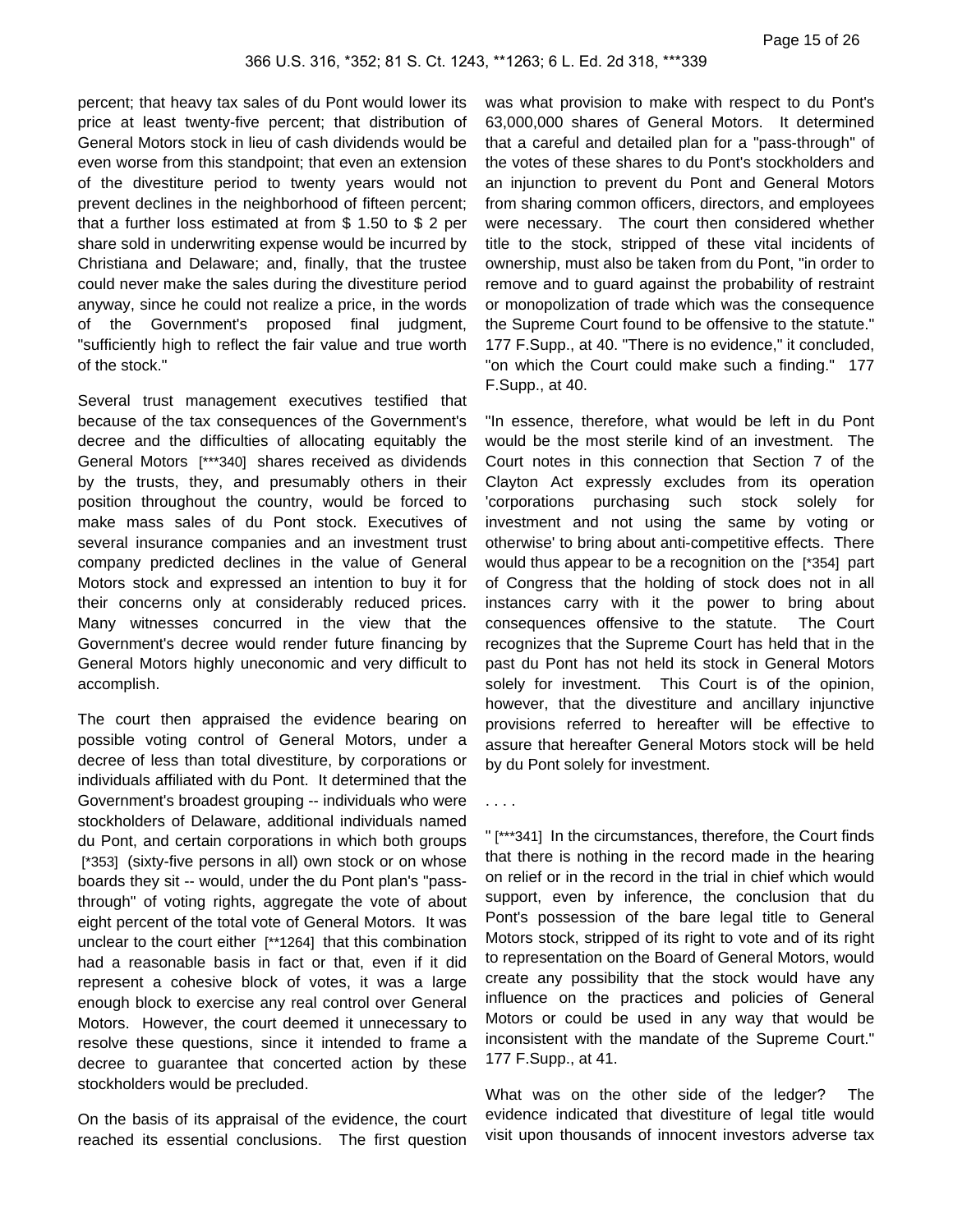and market consequences, always severe even if varying in detail depending on the variation of the Government's plan. The court concluded that any plan for divestiture of legal title to du Pont's interest in General Motors would either impair the value of the property interests involved or impose severe tax consequences on du Pont's stockholders. Moreover, any plan that produced as a by-product the accumulation of vast amounts of cash by du Pont would have the undesirable result [\*355] of enhancing greatly du Pont's economic power and position. All this led the court to hold that total divestiture, while unnecessary to remove the anticompetitive consequences of du Pont's ownership of the General Motors stock, would impose unfair injury on the stockholders of those companies.

[\*\*1265] The court dealt with the Government's two objections to its result. The fear that block voting of the passed-through votes on the General Motors shares by investors who were related by blood or business interest would leave control of General Motors in the hands of du Pont's close associates was met by precluding the stockholders of Christiana and Delaware, as well as other specified persons, from voting their allocable shares of du Pont's General Motors stock. The objection that retention by du Pont of any financial stake in General Motors, even on behalf of its stockholders, would provide incentive to intercorporate favoritism between the two, while deemed merely a "naked suggestion," was answered by providing specific relief against preferential trade relations between du Pont and General Motors. In light of the proof and of these precautionary prohibitions, the court concluded that to order divestiture of du Pont's title to the General Motors stock would "constitute a serious abuse of discretion." 177 F.Supp., at 49. <sup>6</sup>

Du Pont, Christiana, and Delaware, on the one hand, and General Motors, on the other, were prohibited to have common officers, directors, or employees. The former three were also restrained from nominating any person to be an officer or director of General Motors.

Du Pont and General Motors were compelled to terminate, for as long as du Pont, Christiana, or Delaware own any General Motors stock, any agreement between them which (1) requires General Motors to purchase from du Pont a specified [\*356] IV.

[\*\*\*342] The questions presented by this appeal must be considered in the setting of the proceedings, summarized above, that led [\*\*1266] to the District Court's conclusions in formulating its decree. Since the Court rejects the Government's [\*357] claim that total

percentage of its requirements of any product (with certain time provisos), or (2) grants to either concern exclusive patent rights, or grants to du Pont preferential rights to make or sell any chemical discovery of General Motors.

Du Pont, Christiana, and Delaware were restrained, for the same period, from entering into any joint business venture with General Motors and from knowingly holding stock in any business enterprise in which General Motors holds stock. The same restrictions were applied to General Motors.

Du Pont was enjoined, again for the stock-holding period, from dealing with General Motors with respect to du Pont products on terms more favorable than those on which it is willing to deal with General Motors' competitors. The same restriction was placed upon General Motors in its dealings with du Pont.

Du Pont, Christiana, and Delaware, and their directors and officers, and the members of the families of their directors and officers who reside in the same household with them, were enjoined from exercising their voting rights in General Motors stock owned by them or allocable to them under the decree, and from attempting to influence anyone voting General Motors stock.

The vote on the General Motors shares owned by du Pont was ordered "passed through" to the stockholders of du Pont (subject to the prohibitions of the preceding paragraph), and the notification and proxy machinery necessary to effectuate this provision was outlined. Provision was made for the appointment of a monitor of these voting procedures.

A procedure was established whereby du Pont and Christiana might sell or otherwise dispose of their General Motors stock.

Two separate provisions preserved the right of any party to apply to the court for modification of the decree in the event of a change of circumstances (such as the advent of legislative tax relief) and for further orders necessary for carrying out the judgment.

Du Pont, Christiana, and Delaware were directed to obtain from their officers and directors, and their families, written consents to be bound by the voting restrictions of the judgment.

For the purpose of securing compliance with the judgment, the Department of Justice was authorized to conduct reasonable inspections of the records and interviews with the employees of du Pont, Christiana, and Delaware and to apply to the court for similar privileges as to General Motors upon a showing of good cause.

<sup>&</sup>lt;sup>6</sup> A summary of the detailed provisions of the decree carrying out the direction and purposes of the court's opinion follows.

Du Pont, Christiana, and Delaware were enjoined from acquiring additional General Motors stock except as stock or rights might be distributed to them as stockholders by General Motors.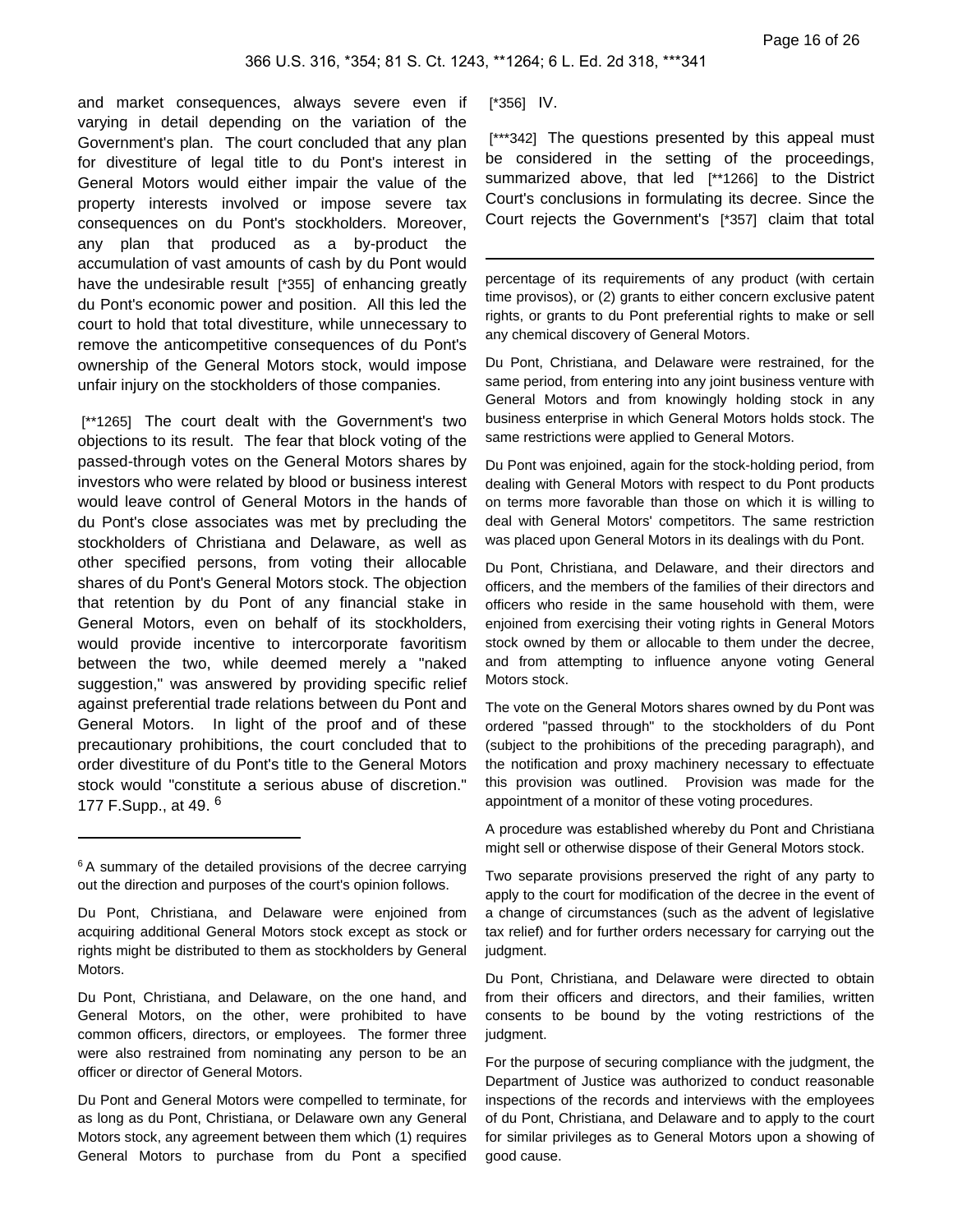divestiture is statutorily required upon a finding of a violation of § 7 of the Clayton Act, I need say no more about it.

If a District Court is not subject to any statutory requirement to order divestiture in a § 7 case, is it left without guidance or direction in fashioning an appropriate decree as a court of equity? Of course not. There is a body of authority, both procedural and substantive, by which it is to be guided. It is, however, well to remember that the wise admonition that general principles do not decide concrete cases has sharp applicability to equity decrees. Any apparently applicable policy or rule, abstractly stated, must be related to the specific circumstances of a particular case in which it is invoked and applied. Care must be taken to consider phrases used in relation to the particular facts of the cases relied on.

One principle has comprehensive application. It is that courts of equity, as this Court advised the District Court in remanding the case to it to fashion the appropriate relief, "are clothed 'with large discretion to model their judgments to fit the exigencies of the particular case." 353 U.S., at 607-608. This is a commonplace,  $<sup>7</sup>$  but one</sup> of compelling importance. To forget it is [\*\*\*343] to forget equity's special function and historic significance. The transcendence of this doctrine derives from the recognition [\*358] that without it the effort to dispense equal justice under law would all too often be frustrated. The landmark sentences of Hecht Co. v. Bowles, 321 U.S. 321, 329-330, express the principles that must guide the chancellor:

"We are dealing here with the requirements of equity practice with a background of several hundred years of history. . . . The essence of equity jurisdiction has been the power of the Chancellor to do equity and to mould each decree to the necessities of the particular case. Flexibility rather than rigidity has distinguished it. The qualities of mercy and practicality have made equity the instrument for nice adjustment and reconciliation between the public interest and private needs as well as between competing private claims. . . ."

If, indeed, equity's characteristic flexibility is deeply rooted in history, the administration of justice makes greater demands upon it now than ever before. As business transactions become increasingly complex, they multiply and complicate the issues presented to courts even in litigation of ordinary dimensions. How much more is this true of a suit of the magnitude and reach of the one before us, with inevitable impact far beyond the interests of the immediate parties. In such a case we need to be specially mindful that the purpose of equity jurisdiction is to adapt familiar principles of law to intricate, elusive, and unfamiliar facts. As one member of this Court recently put it: "Equity decrees are not like the packaged goods this machine age produces. They are uniform only in that they seek to do equity in a given case." United Steelworkers of America v. United States, 361 U.S. 39, 62, 71 (dissenting opinion). <sup>8</sup>

[\*359] [\*\*1267] The District Court was duty bound to exercise discretion -- which means to weigh contending considerations and conflicting evidence as a matter of judgment -- in framing a decree to meet the needs of the case. It could not escape exercising discretion -- that is, exercising its judgment within an area of allowable choice -- which this Court committed to it. Discretion precludes whimsy or caprice. Discretion means the judicial discretion of a court of equity. Where precedent or judicial tradition has established limitations on the chancellor's range of choice, he must respect them. What limitations confined the court below? Consideration of the relevant authorities on the formulation of antitrust decrees becomes necessary.

[\*\*\*344] First, what was open to consideration in the District Court? Its overriding concern had to be for the protection of the public interest. It was its duty to hear all the evidence bearing on that question and in any conflict

Pomeroy, Equity Jurisprudence (5th ed. 1941), § 109:

"Equitable remedies . . . are distinguished by their flexibility, their unlimited variety, their adaptability to circumstances, and the natural rules which govern their use. There is in fact no limit to their variety and application; the court of equity has the power of devising its remedy and shaping it so as to fit the changing circumstances of every case and the complex relations of all the parties."

<sup>7</sup> See, e. g., United States v. Crescent Amusement Co., 323 U.S. 173, 185; International Salt Co. v. United States, 332 U.S. 392, 400-401; Besser Mfg. Co. v. United States, 343 U.S. 444, 449-450; International Boxing Club v. United States, 358 U.S. 242, 253.

<sup>&</sup>lt;sup>8</sup> In addition, see, for example, McClintock, Equity (2d ed. 1948), § 30:

<sup>&</sup>quot;A court of equity may frame its decree so as to protect to the greatest extent possible the conflicting interests of the parties; to accomplish this it may require the performance of conditions, may experiment to determine how best to accomplish its purpose, and may use either the negative or the positive form of decree."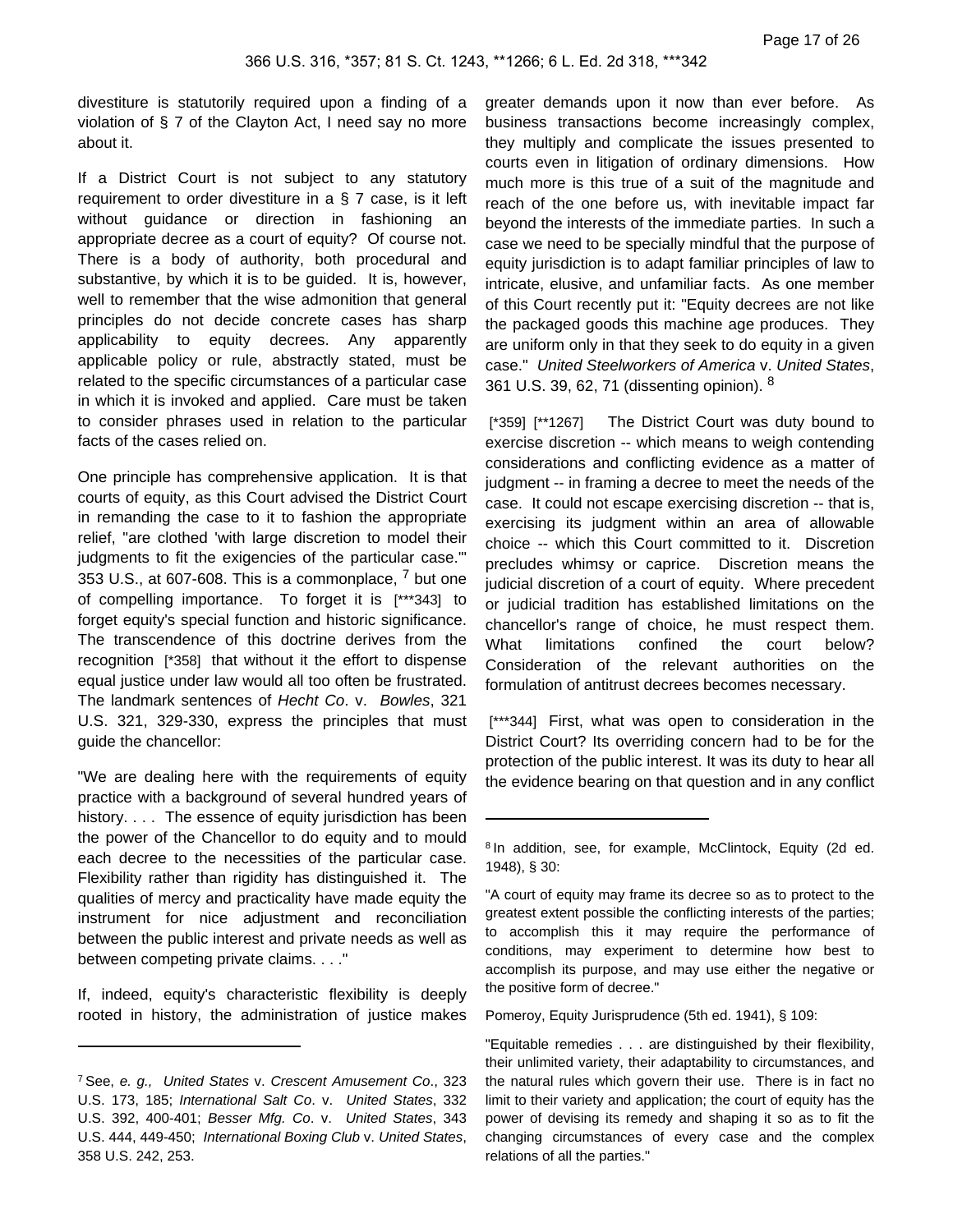with private interests decisively to resolve doubts in favor of the general welfare. The account of the District Court's procedures, and of the considerations on which it reached its reflective conclusions, in Parts II and III of this opinion establishes, I submit, that it fully conformed to this essential requirement. Although it considered the Government's case on the likelihood of block voting of the votes of the General Motors shares passed through to Delaware and Christiana of doubtful [\*360] strength, it sterilized those shares to prevent their being voted at all. Again, although it found no proof in the record to support the Government's "naked suggestion" concerning the probability of future preferential trade relations between General Motors and du Pont, it constructed a set of prohibitions against such dealing between the two enterprises. As already noted, the court fashioned its decree in deference to its conception of its "primary duty" to devise a judgment "that will effectively guard against the probability of restraint or monopolization which the Supreme Court found to exist." 177 F.Supp., at 13.

Did the District Court fail in its duty because it deemed relevant for consideration as one factor in striking the balance involved in its conclusion the consequences of divestiture to thousands upon thousands of blameless stockholders and other so-called private interests? The decisions of this Court gave full warrant to the District Court that it did not exceed its discretionary powers in doing so. The weighty words of United States v. American Tobacco Co., 221 U.S. 106, 185, are apposite:

"In considering the subject . . . three dominant influences must guide our action: 1. The duty of giving complete and efficacious effect to the prohibitions of the statute; 2, the accomplishing of this result with as little injury as possible to the interest of the general public; and, 3, a proper regard for the vast interests of private property which may have become vested in many persons as a result of the acquisition either by way of stock ownership [\*\*1268] or otherwise of interests in the stock or securities of the combination without any guilty knowledge or intent in any way to become actors or participants in the wrongs which we find to have inspired and dominated the combination from the beginning. . . ."

And in Standard Oil Co. v. United States, 221 U.S. 1, 78, the Court admonished that "the fact must not be [\*361] overlooked that injury to the public by the prevention of an undue restraint on, or the monopolization of trade or commerce is the foundation upon which the prohibitions of the statute rest, and moreover that one of the fundamental purposes of the statute is to protect, not to destroy, rights of property." The importance of these considerations was reiterated in Continental Ins. Co. v. United States, 259 U.S. 156, with the Government actively championing their propriety, and suggesting that "'it seemed wise not to amputate any more than was necessary to secure the great policy of the Sherman law.'" 259 U.S., at 169. In United States v. United Shoe Machinery Co., [\*\*\*345] 247 U.S. 32, 46, the Court labeled dissolution a remedy "extreme, even in its mildest demands" and counseled "If there be need for this the difficulties of achievement should not deter; but the difficulties may admonish against the need  $\dots$ ." This holds for divestiture.  $9$ 

This Court's decisions leave no doubt that it was proper for the District Court to attend to the likelihood of danger to the public welfare that might arise from the serious adverse market consequences of divestiture and to the likelihood of extensive loss to innocent investors through both market decline and tax levy. It is apparent that the Department of Justice recognized the relevance of the tax impact. In a statement on proposed legislation to alleviate the tax burden of divestiture decrees, Robert A. Bicks, then Acting Assistant Attorney General in charge of the Antitrust Division of the Justice Department, said:

"Bear in mind, the 1890 Sherman and the 1914 Clayton Acts, the basic antitrust statutes, became law before the income tax was a reality. And the landmark [\*362] antitrust cases -- dissolving illegal trusts and monopolies via divestiture -- were largely a product of an era marked by no income tax or much lower tax rates. Indeed, there is real basis for concluding that some bench-mark antitrust divestiture cases . . . might well not have been decreed had today's tax rates prevailed." Bicks, Statement on H. R. 7361 and H. R. 8126 before the House Committee on Ways and Means, July 20, 1959, 4 Antitrust Bulletin 557 (1959).

It is obvious from the context of these remarks that their immediate objective was to smooth the way toward obtaining divestiture in this very case. <sup>10</sup>

<sup>&</sup>lt;sup>9</sup> See also United States v. Terminal R. Assn., 224 U.S. 383; United States v. American Can Co., 234 F. 1019; United States v. Great Lakes Towing Co., 208 F. 733, 217 F. 656.

<sup>&</sup>lt;sup>10</sup> The Bicks statement itself makes repeated reference to the pending du Pont case. See 4 Antitrust Bulletin, at 561, n. 7, 562, n. 8, 567, n. 13. And the Committee Report and Hearings recur again and again to the serious tax problem engendered by the case. See H. R. Rep. No. 1128, 86th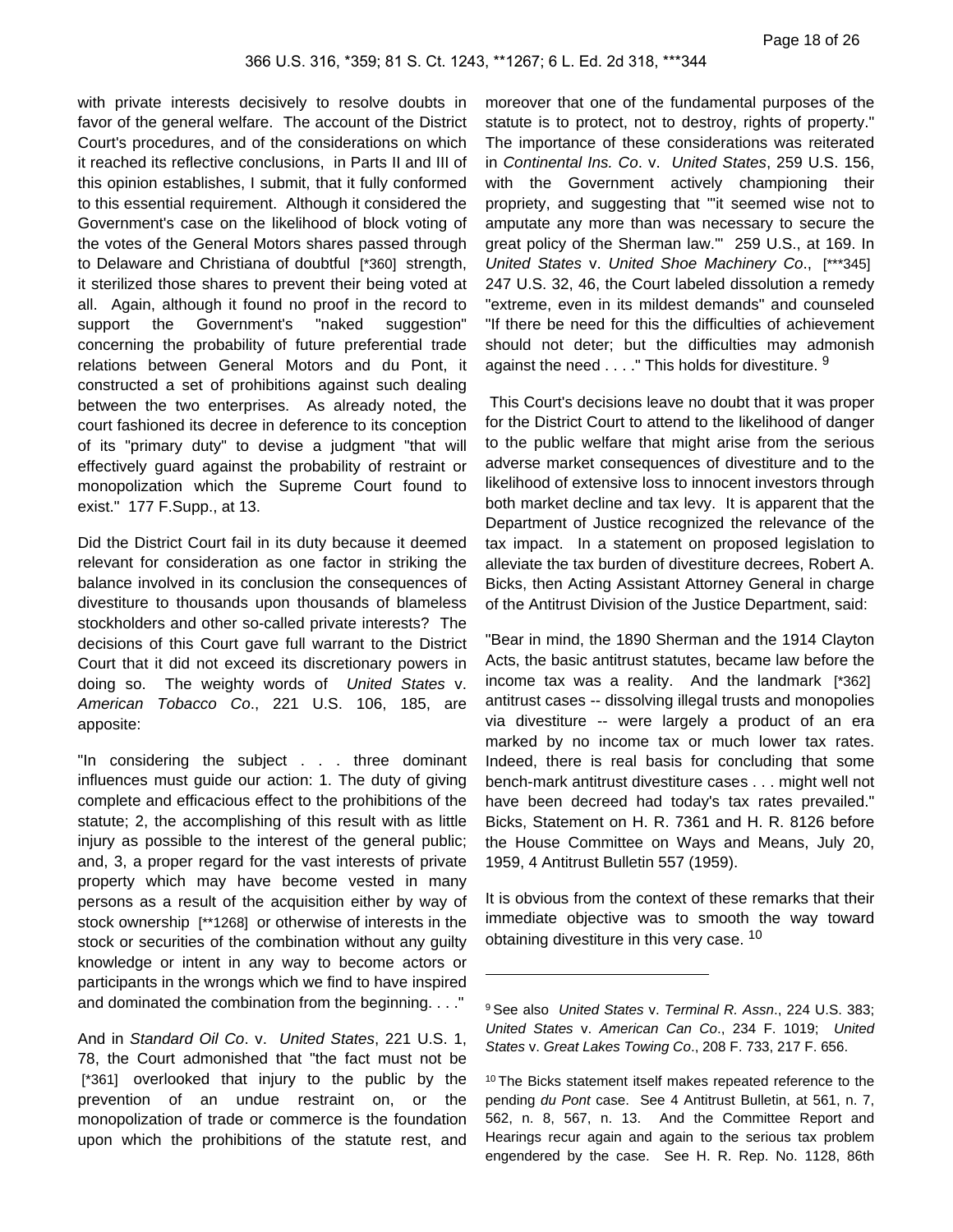In a case such as du Pont, in which the challenged transaction occurred approximately thirty years prior to the initiation of suit, the force of these considerations [\*\*1269] is greatly enhanced. The relationship between General Motors and du Pont stood uncondemned by the Government through successive administrations throughout that period. This is not remotely to hint any form of estoppel against resort to divestiture as relief for the illegality, however belatedly established, were it otherwise the required means for correction of past misconduct or its future avoidance. I do maintain that, as this Court has recognized, it was altogether proper for the District Court -- even incumbent upon it -- to take "account of what was done during that time -- the many millions of dollars spent, the developments made, and the [\*363] enterprises undertaken, the investments by the public that have been invited and are not to be ignored." United States v. United States Steel Corp., 251 U.S. 417, 453.

In short, the factors that influenced [\*\*\*346] the District Court were fit considerations for judicial scrutiny. But we still have to inquire what criteria were open to the District Court for appraising the relevant variables and how that court's determinations are to be reviewed by this Court.

The very foundation for judgment in reviewing a District Court's decree in a case like this is the inherent nature of its task in adjudicating claims arising under the antitrust laws. The sweeping generality of the antitrust laws differentiates them from ordinary statutes. "As a charter of freedom," wrote Mr. Chief Justice Hughes for the Court, "the [Sherman] Act has a generality and adaptability comparable to that found to be desirable in constitutional provisions." Appalachian Coals, Inc., v. United States, 288 U.S. 344, 359-360. This is no less true of the Clayton Act's prohibition "where the effect . . . may be to substantially lessen competition." Correspondingly broad is the area within which a District Court must move to fit the remedy to the range of the outlawry. Far-reaching responsibility is vested in the court charged with fashioning a decree and the decree it fashions must be judged on review in light of this responsibility.

"In the anti-trust field the courts have been accorded, by common consent, an authority they have in no other branch of enacted law. . . . They would not have been given, or allowed to keep, such authority in the anti-trust field, and they would not so freely have altered from time to time the interpretation of its substantive provisions, if courts were in the habit of proceeding with the surgical ruthlessness that [\*364] might commend itself to those seeking absolute assurance that there will be workable competition, and to those aiming at immediate realization of the social, political, and economic advantages of dispersal of power." United States v. United Shoe Machinery Corp., 110 F.Supp. 295, 348 (a decision affirmed by this Court without opinion, 347 U.S. 521).

Partly on the basis of these views, the Attorney General's National Committee to Study the Antitrust Laws recommended that divestiture "not be decreed as a penalty," that it "not be invoked where less drastic remedies will accomplish the purpose of the litigation," and that possible disruption of industry and markets as well as effect on the public, investors, customers, and employees be taken into account. Report of the Attorney General's National Committee to Study the Antitrust Laws (1955), pp. 355-356. This statement fairly reflects the views of this Court, to the effect that a decree must not "impose penalties in the guise of preventing future violations," Hartford-Empire Co. v. United States, 323 U.S. 386, 409; that the least harsh of available measures should be adopted when the Court is satisfied that they will be effective, e. g., Timken Roller [\*\*1270] Bearing Co. v. United States, 341 U.S. 593, 603 (concurring opinion); and that injunctive relief may well be an adequate sanction against continued wrongdoing, *id.*, at 604 (concurring opinion), and Standard Oil Co. v. United States, 221 U.S. 1, 77. Add to this that we have recognized a sound basis in reason for distinguishing palpably illegal activity from conduct that was arguably permissible, [\*\*\*347] and for dealing with the latter less severely than the former. See Federal Trade Comm'n v. National Lead Co., 352 U.S. 419, 429; United States v. United States Gypsum Co., 340 U.S. 76, 89-90.

[\*365] The principles thus pronounced by this Court were duly heeded by the District Court. The salient feature of its attitude was its disposition to favor the Government's claims on behalf of the public interest. It even rejected the defendants' argument, based on National Lead and Gypsum, supra, <sup>11</sup> that it should

Cong., 1st Sess.; Hearings on H. R. 8126 before the House Committee on Ways and Means, 86th Cong., 1st Sess.; Hearings on S. 200 before the Senate Committee on Finance, 86th Cong., 1st Sess.

<sup>11</sup> And see United States v. United Shoe Machinery Corp., 110 F.Supp. 295, 348.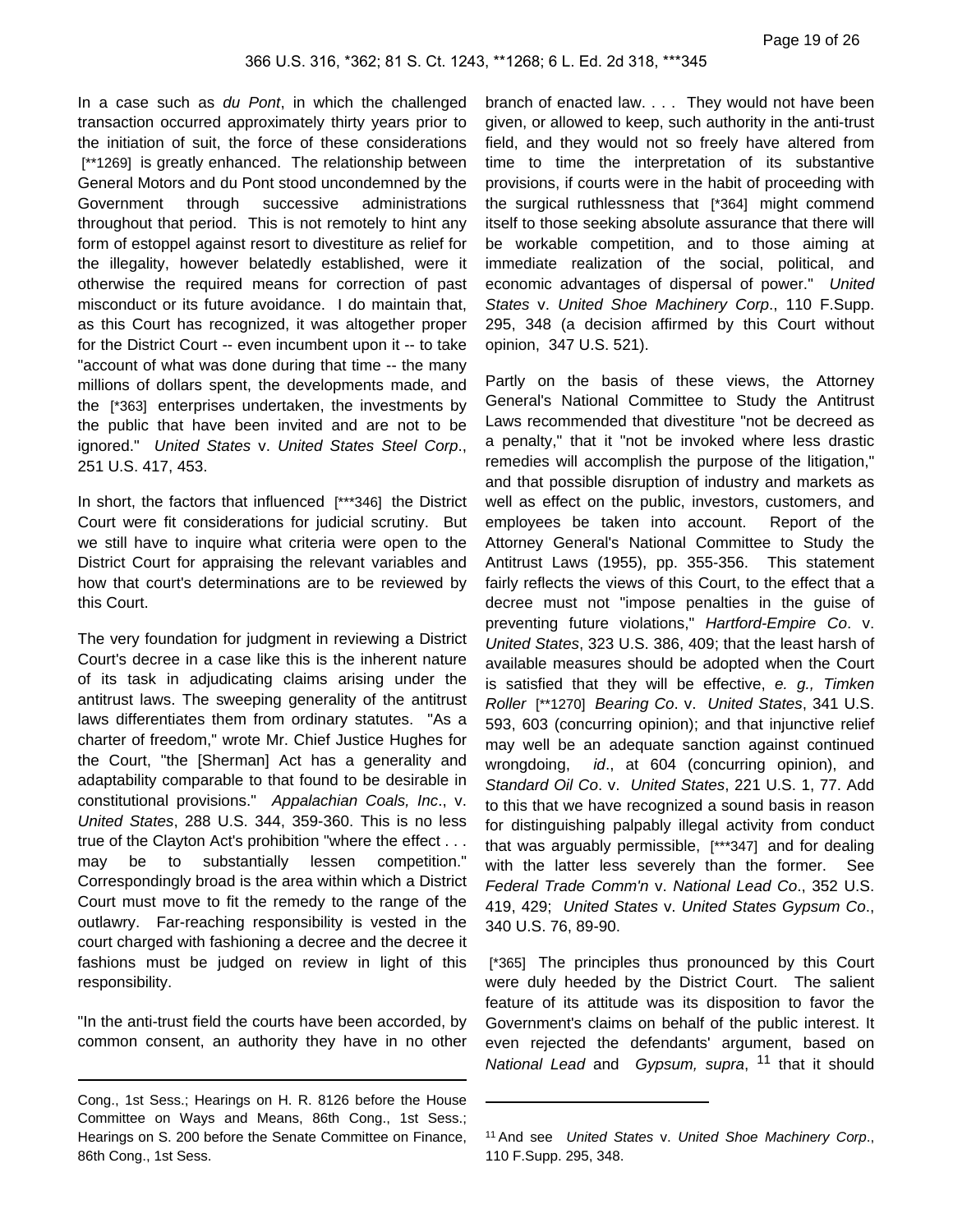take into account that the question whether the acquisition violated the law was, to say the least, reasonably in doubt, and that therefore no blame should be imputed to the officers and directors of the defendants. "The Court . . . approaches the problem on the assumption that the appropriate relief is that which is necessary to eliminate the effects of the acquisition offensive to the statute, notwithstanding that the acquisition might reasonably have been believed to be permissible when made." 177 F.Supp., at 14.

The Government urges, however, that divestiture is, if not the required relief, at least the normal and ordinary relief in stock acquisition cases. The contention is that, as the safest remedy, i. e., the surest of anticompetitive results, divestiture is, and has been considered to be, the preferred relief for all save a few exceptional cases. Support for this view is drawn from a long line of cases in which divestiture has been decreed. The contention calls for detailed scrutiny.

The objectives of divestiture were thus stated in Schine Chain Theatres, Inc., v. United States, 334 U.S. 110, 128-129:

"Divestiture or dissolution must take account of the present and future conditions in the particular industry as well as past violations. It serves several functions: (1) It puts an end to the combination or conspiracy when that is itself the violation. (2) It [\*366] deprives the antitrust defendants of the benefits of their conspiracy. (3) It is designed to break up or render impotent the monopoly power which violates the Act.  $\ldots$ <sup>"12</sup>

This tripartite formulation summarizes the considerations that have guided this Court's rulings on divestiture. In Standard Oil Co. v. United States, 221 U.S. 1, the source of modern antitrust law, the defendants were charged with combination and conspiracy to restrain trade in and monopolize interstate and foreign commerce in petroleum products, in violation of §§ 1 and 2 of the Sherman Act. The lower court found both provisions offended by a combination of seven individual defendants and thirty-eight corporate defendants to lodge in the Standard Oil Co. of New

Jersey substantial stock ownership of and control over many subsidiary corporations in the [\*\*1271] petroleum industry and [\*\*\*348] to cause Standard Oil to manage their affairs so as to throttle competition, findings sustained here. Coming to the problem of remedy, while acknowledging that "ordinarily" injunctive relief would be adequate to restrain repetition of the illegal activity, the Court found that the situation presented by the Standard Oil aggrandizement called for stiffer measures: "But in a case like this, where the condition which has been brought about in violation of the statute, in and of itself, is not only a continued attempt to monopolize, but also a monopolization, the duty to enforce the statute requires the application of broader and more controlling remedies." 221 U.S., at 77. (Emphasis added.) Recognition of this need -- that intercorporate [\*367] connections call for severance when persistence of the relationship in itself would constitute a violation of the antitrust laws -- has been steadfastly adhered to. "Dissolution of the combination will be ordered where the creation of the combination is itself the violation." United States v. Crescent Amusement Co., 323 U.S. 173, 189. It has been the controlling factor in the majority of the divestiture decrees in the intervening years, since most situations before the Court have similarly demanded this relief. <sup>13</sup>

The second element of the Schine rationale -- depriving antitrust defendants "of the benefits of their conspiracy" -- is equally well established. United States v. Crescent Amusement Co., 323 U.S. 173, was a Sherman Act suit in which certain motion picture exhibitors were found to have used their combined buying power to obtain terms more favorable than those received by their independent competitors in licensing films, whereby independents were driven from the field and a monopoly in theater operation developed in many towns. Each corporate exhibitor was required to divest itself of its

<sup>&</sup>lt;sup>12</sup> For a similar statement see United States v. Minnesota Mining & Mfg. Co., 96 F.Supp. 356, 357.

<sup>&</sup>quot;In general the object of the remedies under the anti-trust laws is to prevent the continuance of wrongful conduct, and to deprive the wrongdoers of the fruits of their unlawful conduct, and to prevent the creation anew of restraint forbidden by law.

<sup>&</sup>lt;sup>13</sup> In the Crescent case, 323 U.S., at 189, the Court placed in this category Northern Securities Co. v. United States, 193 U.S. 197; Standard Oil Co. v. United States, 221 U.S. 1; United States v. American Tobacco Co., 221 U.S. 106; United States v. Union Pacific R. Co., 226 U.S. 61; United States v. Reading Co., 253 U.S. 26; United States v. Lehigh Valley R. Co., 254 U.S. 255; and United States v. Southern Pacific Co., 259 U.S. 214. Our survey of these cases sustains this classification. To this list may be added International Boxing Club v. United States, 358 U.S. 242, in which the Court accepted the District Court's finding that "'The great evil'" in the case "'was the combination that Wirtz and Norris caused and created by joining up with Madison Square Garden.'" 358 U.S., at 256.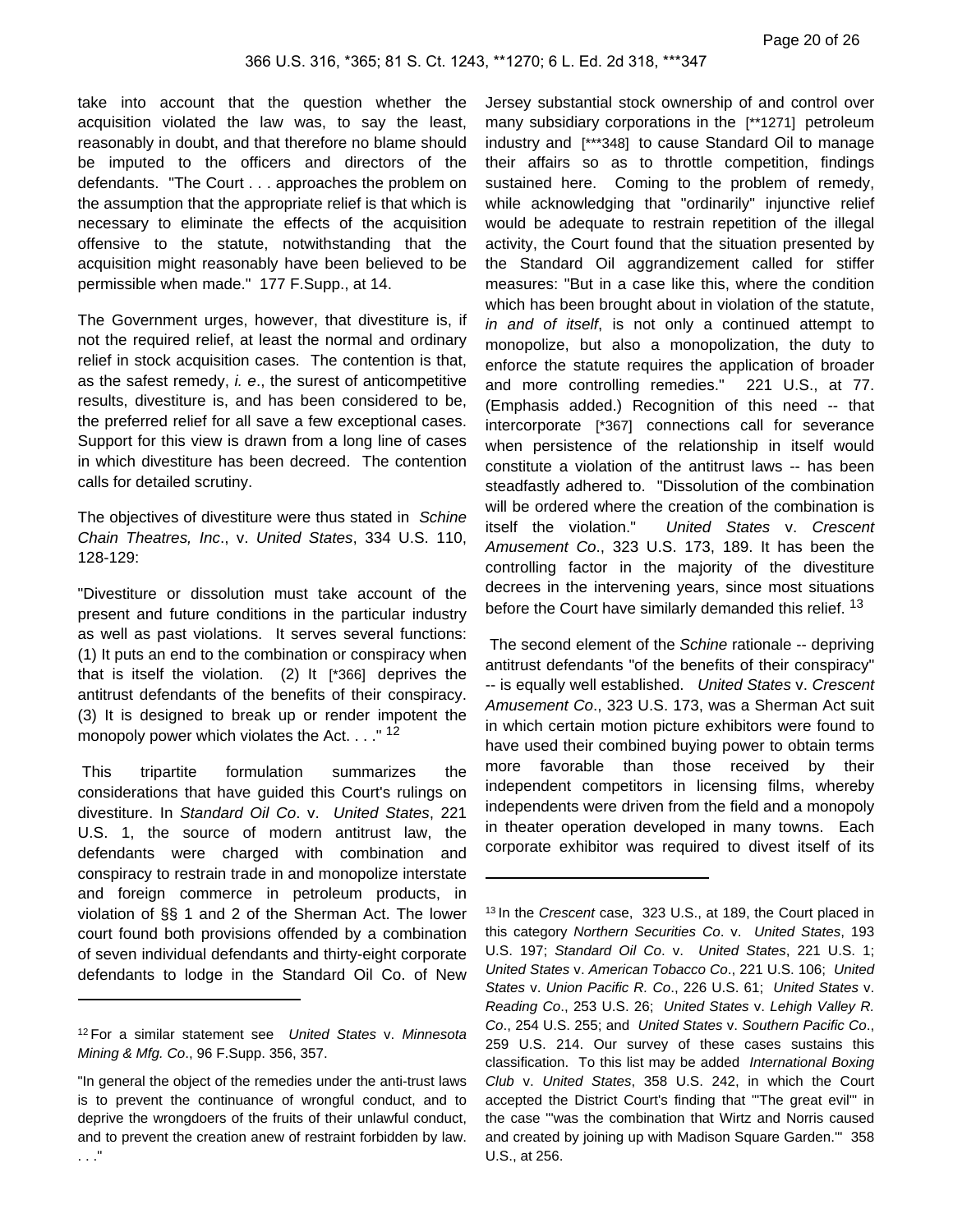interest in any other corporate defendant or its affiliates.

"Those who violate the Act may not reap the benefits of their violations and avoid an undoing of their [\*368] unlawful project on the plea of hardship or inconvenience. That principle is adequate here to justify divestiture of all interest in some of the affiliates since their acquisition was part of the fruits of the conspiracy." 323 U.S., at 189. <sup>14</sup>

The third Schine objective of divestiture was "to break up or render impotent the monopoly power which violates the Act." The role of divestiture in meeting this need was spelled out in the Crescent case:

"Common control was one of the [\*\*\*349] instruments in bringing about unity of purpose and unity of action and in making the conspiracy effective. [\*\*1272] If that affiliation continues, there will be tempting opportunity for these exhibitors to continue to act in combination against the independents. The proclivity in the past to use that affiliation for an unlawful end warrants effective assurance that no such opportunity will be available in the future. . . ." 323 U.S., at 189-190.

These, then, are the justifiable bases for compelling divestiture. They explain and define the authorities on which the Government relies. Do they, or any of them, invalidate the District Court's refusal to decree divestiture in the circumstances of this case and justify this Court in overruling that court's exercise of discretion in finding divestiture uncalled for?

The notion that the very existence of an interest by du Pont in the stock of General Motors constitutes a violation of the Act need not detain us. It cannot be questioned that, as the Court's opinion on the merits in this case makes clear, the violation condemned is the effect of the stockholding on competition, not the [\*369] stockholding as such.  $15$  To be sure, this illegal

Nor is divestiture required as a means of depriving the defendant of the fruits of its violation. While du Pont's interest in General Motors might serve as a tool for the accomplishment of antitrust violations, it is certainly not the fruit of any such violation. The fruit -- the benefit - of a violation of  $\S$  7 is the unfair competitive position of one corporation through its stock interest in another. Effective termination of this competitive advantage was precisely the design of the elaborate injunctive provisions devised by the District Court.

The final desideratum -- vitiating a monopoly power -- is not literally applicable to the du Pont situation, since the District Court dismissed the monopoly charge under the Sherman Act and this Court refused to review the dismissal. 353 U.S., at 588, n. 5. But even if this criterion were carried over into a Clayton Act setting to enforce the desirability of avoiding every potentiality of monopoly power, there is no compulsion to decree divestiture. Such [\*370] argumentative power does not preclude restraints, by injunctive relief, that render it "impotent," to use the language of the Schine case. Nor is there in the record before us any basis in fact for the fears that have evoked the application of this principle in previous divestiture cases. There is no finding in this case, as there were in Crescent and Schine, of a deliberate conspiracy aimed at the destruction of competition. [\*\*\*350] We cannot point in this case, as we have on occasion in the past, to any blatantly anticompetitive scheme. See, e. g., United States v. Reading Co., 253 U.S. 26, 59. Instead we have only the finding that "there is a reasonable [\*\*1273] probability that the acquisition is likely to result in the condemned restraints," 353 U.S., at 607, i. e., to restrain commerce. Moreover, the Court explicitly ruled executive misconduct out of the case -- "without any design to overreach anyone, including du Pont's competitors." 353 U.S., at 607.

Even in the Crescent case, the Court voiced its concern for the future only by way of support for its conclusion

"Mere acquisition by one corporation of the stock of a competitor, even though it result in some lessening of competition, is not forbidden; the act deals only with such acquisitions as probably will result in lessening competition to a substantial degree . . . that is to say, to such a degree as will injuriously affect the public. . . ."

<sup>&</sup>lt;sup>14</sup> See additionally, International Boxing Club v. United States, 358 U.S. 242, 253.

<sup>&</sup>lt;sup>15</sup> This construction of the statute had long been settled. See International Shoe Co. v. Federal Trade Comm'n, 280 U.S. 291, 297-298.

<sup>&</sup>quot;Section 7 of the Clayton Act, as its terms and the nature of the remedy prescribed plainly suggest, was intended for the protection of the public against the evils which were supposed to flow from the undue lessening of competition. . . .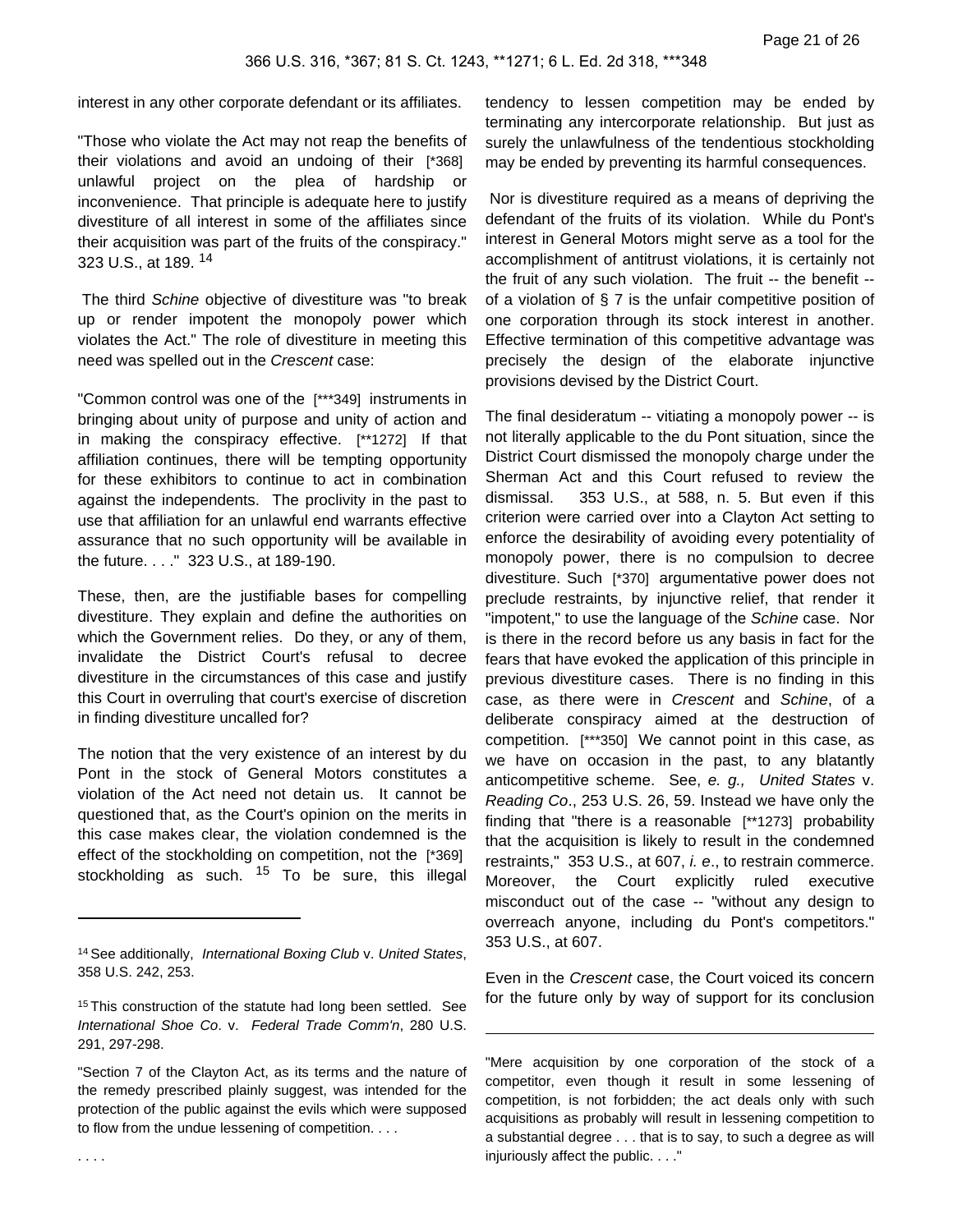that the District Court's severance of the defendants could not be reversed for abuse of discretion. 323 U.S., at 190. The Court sustained, rather than overturned, the lower court's judgment. To infer that the Court would have found an abuse of discretion had the District Court in Crescent limited itself to a decree of injunctive relief is an unwarranted assumption. But the Government in effect draws such an inference for the purpose of this case, even though the facts of du Pont's violation do not faintly resemble the offense of the movie exhibitors in *Crescent*. When the powerful interests of James J. Hill and J. Pierpont Morgan coalesce to place in one controlling parent the stock of the Great Northern and Northern Pacific Railways, Northern Securities Co. v. United States, 193 U.S. 197; when the Standard Oil Co. or the American Tobacco Co. obtain monopoly positions in their vast industrial empires, see Standard Oil Co. v. [\*371] United States, 221 U.S. 1, and United States v. American Tobacco Co., 221 U.S. 106; when the rail carriers controlling the means of transportation of anthracite coal combine to destroy a potential competitor, United States v. Reading Co., 226 U.S. 324, the facts demand the major surgery of divestiture - destruction of the offending combinations. But to hold that the treatment of these conscious conspiracies to restrain trade and to achieve monopoly power is compelling precedent for determining the relief necessary and appropriate to remedy the only wrong judicially found by this Court under § 7, is to treat situations flagrantly different as though they were the same. Surely there is merit to the notion of shaping the punishment to fit the crime, even beyond the precincts of the Mikado's palace.

The grounds thus canvassed furnish the relevant considerations for this Court's review of the District Court's decree. The obvious must be restated. We do not sit to draft antitrust decrees de novo. This is a court of appeal, not a trial court. We do not see the witnesses, sift the evidence in detail, or appraise the course of extended argument, session after session, day after day. (A review of Part III of this opinion abundantly shows the extent to which the District Court's appraisal of the credibility of witnesses, analysis of expert testimony, and reconciliation of the claims of counsel entered into the painstaking process that led to the court's views on complicated issues and ultimately to the formulation of its decree.) In short, this Court does not partake of the procedure and is not charged with the responsibility demanded of the court entrusted with the task of devising the details of a decree appropriate [\*\*\*351] for the governance of a vastly complicated situation arising out of unique circumstances. By its

nature, this Court, as an appellate tribunal, lacks the means -- the procedural facilities -- to evolve a decree in a case like this. For these reasons this [\*372] Court sent this case back to the District Court, quoting in part (353 U.S., at 608), without specific limitation, the comprehensively general guidelines of an earlier case:

"The framing of decrees should take place in the District rather than in Appellate Courts. They are invested with large discretion to model their judgments to fit the exigencies of the particular case." International Salt Co. v. United States, 332 U.S. 392, 400-401. <sup>16</sup>

[\*\*1274] To tell a trial judge that he has discretion in certain matters is to tell him that there is a range of choices available to him. It is to tell him that the responsibility is his, and that he will not be reversed except for straying outside the permissible range of choice, i. e., for abuse of discretion. See, e. g., United States v. Crescent Amusement Co., 323 U.S. 173, 189; Timken Roller Bearing Co. v. United States, 341 U.S. 593, 600-601. In sustaining the judgment in Lorain Journal Co. v. United States, 342 U.S. 143, 156, the Court stated its standard for upholding the trial court's decree as simply that "The decree is reasonably consistent with the requirements of the case and remains within the control of the court below." (Emphasis in the original.) Certainly we ought not to reverse the carefully wrought results of a conscientious trial judge without a showing amounting almost to a demonstration that he exceeded the fair limits of judicial choice which this Court explicitly reposed in him. <sup>17</sup>

"The determination of the scope of the decree to accomplish its purpose is peculiarly the responsibility of the trial court. Its opportunity to know the record and to appraise the need for prohibitions or affirmative actions normally exceeds that of any

<sup>&</sup>lt;sup>16</sup> To the same effect, see Associated Press v. United States, 326 U.S. 1; Lorain Journal Co. v. United States, 342 U.S. 143; International Boxing Club v. United States, 358 U.S. 242; Maryland & Virginia Milk Producers Assn. v. United States, 362 U.S. 458.

<sup>&</sup>lt;sup>17</sup> The Court should not allow itself to be led to a contrary conclusion by the language of United States v. United States Gypsum Co., 340 U.S. 76, or Hartford-Empire Co. v. United States, 324 U.S. 570. The Gypsum case says only that the District Court's conclusions should not be subject to reversal merely for gross abuse of discretion, and that this Court must intervene when the provisions of the decree are "inappropriate." I could not agree more, either with these views or with those expressed in the remarks that formed their preface: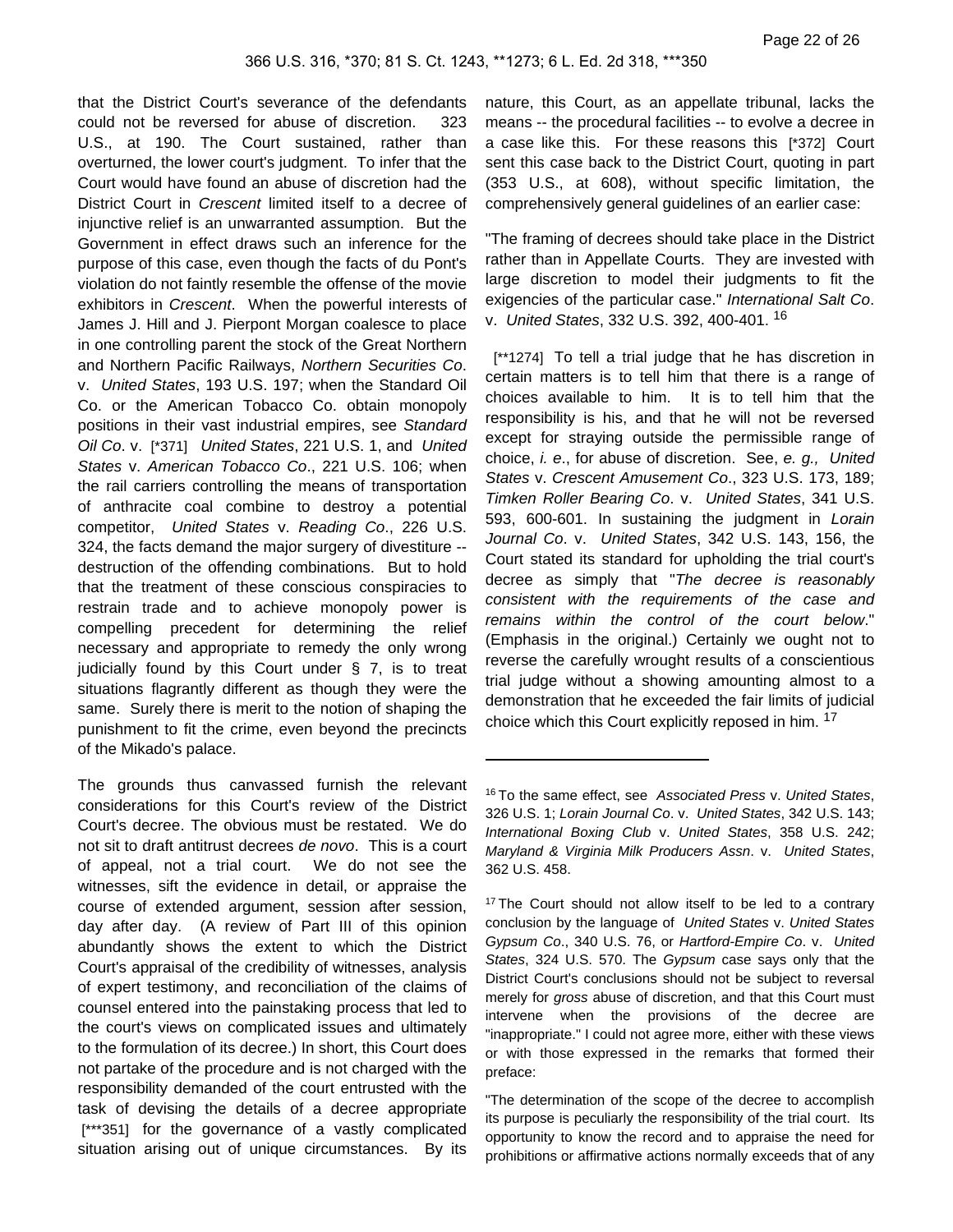[\*373] When a district judge has failed to accord parties an adequate hearing [\*\*\*352] or has been otherwise wanting in the administration of fair procedure, there is the best of reasons for this Court to secure for them the full measure of judicial consideration which they are owed but failed to receive. But when, as in this case, the comprehensiveness of the hearing, the full consideration of the issues, both through evidence and argument, the evident diligence and searching competence of the judge -- reflected throughout the long hearing -- and his care in expounding the reasons for his judgment demonstrate a deep awareness of the duty with which this Court charged him without any restrictions on his task except that he was entrusted "with large discretion," reversal of the lower court's result can be justified only by a showing of patent misconception of [\*374] governing law or want of [\*\*1275] conscientious regard for "the exigencies of the particular case." When judged by the relevant decisions and pronouncements of this Court, such legal defects or inadequacies are impressively disproved by this record.

It may be suggested that however faithfully the trial court abided by the other teachings of this Court, it forgot one, namely, "that relief, to be effective, must go beyond the narrow limits of the proven violation." United States v. United States Gypsum Co., 340 U.S. 76, 90. See International Salt Co. v. United States, 332 U.S. 392, 400. This principle is important but it carries no warrant for reversal in this case. It has already been pointed out that the District Court specifically applied this principle in significant provisions of its decree. This Court found a danger of restraint of trade only in the market for automobile fabrics and finishes. The District Court nevertheless extended the injunctive provisions of its decree to all trade relations between du Pont and

reviewing court." 340 U.S., at 89.

In *Hartford-Empire* the opinion of the Court says "it is unthinkable that Congress has entrusted the enforcement of a statute of such far-reaching importance to the judgment of a single judge, without review of the relief granted or denied by him." 324 U.S., at 571. These words, if given the reading they seem most readily to bear, are certainly unobjectionable, for our power to review the antitrust relief determinations of trial judges is not in doubt. If this language is to be read to authorize de novo consideration here of all the details of a lower court's decree, then it marks a real aberration in this branch of the law. Whatever respect such a view might once have deserved, it deserves none now, for our recent decisions have uniformly adopted the principle of appellate deference to trial court discretion. See cases cited in notes 7 and 16, supra.

General Motors, regardless of the products involved. This Court proceeded on the assumption that the officers and directors of the companies had acted honorably and in the best interests of their respective corporations. Yet the District Court, responsive to the Government's urging, though without substantial evidence in the record, chose to sterilize the voting power not only of du Pont's officers and directors, but also of a major block of its large shareholders, the shareholders of Christiana and Delaware. In fact, the District Court exceeded the Government's requests in several substantial respects. This is true with respect to the injunction against cooperative and preferential business practices between du Pont and General Motors, <sup>18</sup> the prohibition against interlocking corporate personnel. <sup>19</sup> [\*375] and the detail of the retention of jurisdiction and reopening clauses. 20

Moreover, the principle of extending relief beyond the narrow limits of the violation has an important limiting corollary. The trial court is not authorized to order relief which it is without findings to support. "A full exploration of facts is usually necessary in order properly to draw such a decree." Associated Press v. United States, 326 U.S. 1, 22. [\*\*\*353] This Court has unhesitatingly reversed remedial action by the lower courts, both for and against the Government, when wanting in supporting findings. See Hartford-Empire Co. v. United States, 323 U.S. 386, 418; Schine Chain Theatres, Inc., v. United States, 334 U.S. 110; United States v. Paramount Pictures, 334 U.S. 131, 170-174; Hughes v. United States, 342 U.S. 353, 357-358. But if findings on questions of fact, or mixed questions of law and fact, are essential to the formulation of a decree, it becomes virtually impossible to develop a basis for a divestiture order at this stage on this record. The District Court found that once all of du Pont's ties to General Motors, save its stock interest, were severed the record is barren of justification for an inference of reasonable probability of restraint of trade. Conversely, it found that the tax and market consequences of divestiture would be so onerous that, in the absence of any serious anticompetitive danger, it would have constituted an abuse of discretion to enter such a decree. These conclusions were based in significant measure on the

<sup>&</sup>lt;sup>18</sup> Compare the Government's proposed Article IX with Section V of the final judgment.

<sup>&</sup>lt;sup>19</sup> Compare the Government's proposed Article X with Section IV of the final judgment.

<sup>20</sup> Compare the Government's proposed Article XIII with Sections IX and XII of the final judgment.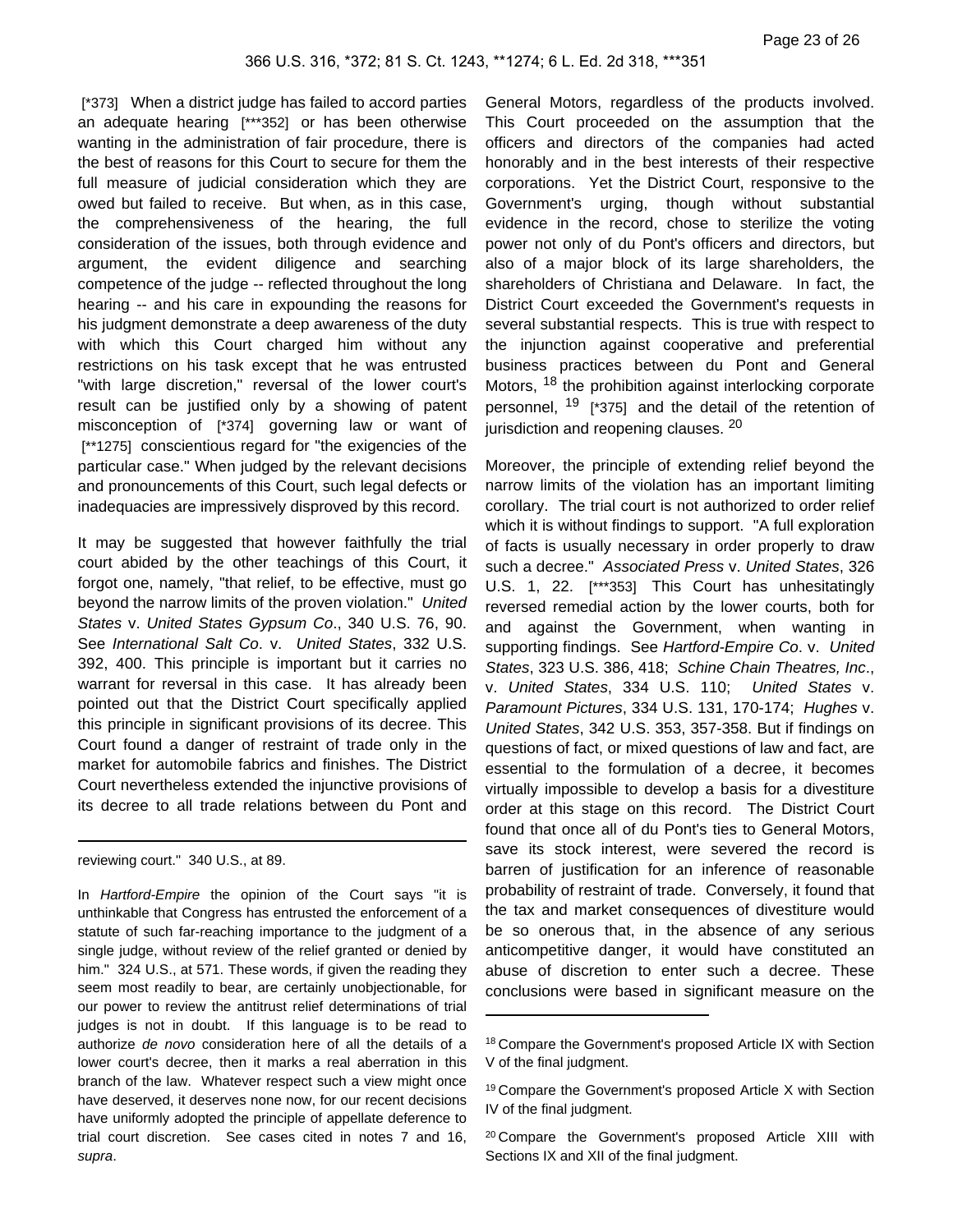firsthand factual analysis [\*\*1276] that only a trial judge is in a position to make. For the Court to require divestiture, thereby overturning a trial court judgment [\*376] founded on an appraisal of voluminous conflicting evidence and opinion, is in effect to displace the trial court's function as a fact-finder.

The Government suggests that possibly, in "exceptional" cases, some remedy other than divestiture may suffice, but that this is not the "exceptional" case. If this is not an "exceptional" case, what would be? Is it really tenable to regard this an ordinary, a conventional, a run-of-the-mill case?

Du Pont began to acquire General Motors stock while World War I was still in progress. It owned that stock openly for three decades before this suit was instituted to challenge the validity of the acquisition. During that period the number of General Motors and du Pont stockholders expanded from a few thousand to many hundreds of thousands. The value of the General Motors stock greatly increased. The tax laws were substantially changed. The District Court has fashioned a closely knit network of provisions to prevent preferential dealings between General Motors and du Pont. So certain was it that divestiture would, on the basis of its findings, work great and unjustifiable loss on wholly innocent investors, that it considered a divestiture order beyond its discretionary power. The precedents of this Court to which the District Court could look for guidance in the discharge of its duty permitted, at the least, the inferences (1) that the framing of the decree lay within its discretion, (2) that within the scope of that discretion it was free to consider all relevant consequences, both public and private, of the plans proposed, (3) that it was under no compulsion to order divestiture, (4) that there was ample reason to avoid a harsh remedy if it were to conclude that a less severe one would be effective, (5) that both the facts and the formulated reasoning of prior divestiture cases made them distinguishable from the [\*377] du Pont problem, and (6) that unless the District Court abused its discretion by disregarding this Court's guides for its decision, [\*\*\*354] its judgment would stand on review. In the face of all this, it is indeed "exceptional" for this Court to upset the lower court's judgment that its decree met the needs established in the proceeding before it.

The essential appeal of the Government's position lies in its excitation of fear of any intercorporate relationship between two such colossi as du Pont and General Motors. It is easy to calm this fear by a requirement of divestiture. Insofar as the Court yields to that fear, it is

strange, indeed, that this was not obvious to the Court when it found the illegality for which it directed the District Court to evolve a corrective remedy. Not a single consideration now advanced by the Court for directing divestiture was not available when the case was originally here. For not one of these considerations is based on evidence elicited at the hearing before the District Court, directed by this Court, for determining the relief. Such a limitation on the discretionary decreefashioning power, upon full hearing in the District Court, certainly could not have been in this Court's mind when it remitted that function to the District Court, otherwise it would have spoken its mind and not left it all to the "large discretion" of the court. In any event it requires prophetic confidence to conclude that that decree is so obviously inadequate as to require reversal before it can be tried in practice. Neither the record when the case was first here nor the facts adduced at the hearing on molding the decree give warrant for this Court to set aside the trial court's finding on the improbability of future restraint of trade in view of the safeguarding terms of the decree. If the Court were to allow the District Court's maturely considered scheme for protecting the dominant public interest [\*378] with less than "surgical ruthlessness" [\*\*1277] to proceed, time might show that the relief granted by the District Court was well based, and that this Court's willingness to give it a try properly averted reasonably founded fear of serious economic dislocation.

Reversal by way of commanding divestiture is a "judgment from speculation," carrying with it irreversible consequences, whereas the District Court's decree leaves the door open for "judgment from experience," Tanner v. Little, 240 U.S. 369, 386, under its clauses retaining jurisdiction to modify the judgment in the light of changed circumstances. Resort to such safety valve clauses is an established practice in review of antitrust remedies, for they allow the courts to act on the basis of informed hindsight rather than treacherous conjecture. In International Salt Co. v. United States, 332 U.S. 392, 401, the Court enunciated this principle in language pertinent here:

"The District Court has retained jurisdiction, by the terms of its judgment, for the purpose of 'enabling any of the parties . . . to apply to the court at any time for such further orders and directions as may be necessary or appropriate for the construction or carrying out of this judgment' and 'for the amendment, modifications or termination of any of the provisions . . . .' We think it would not be good judicial administration to strike paragraph VI from the judgment to meet a hypothetical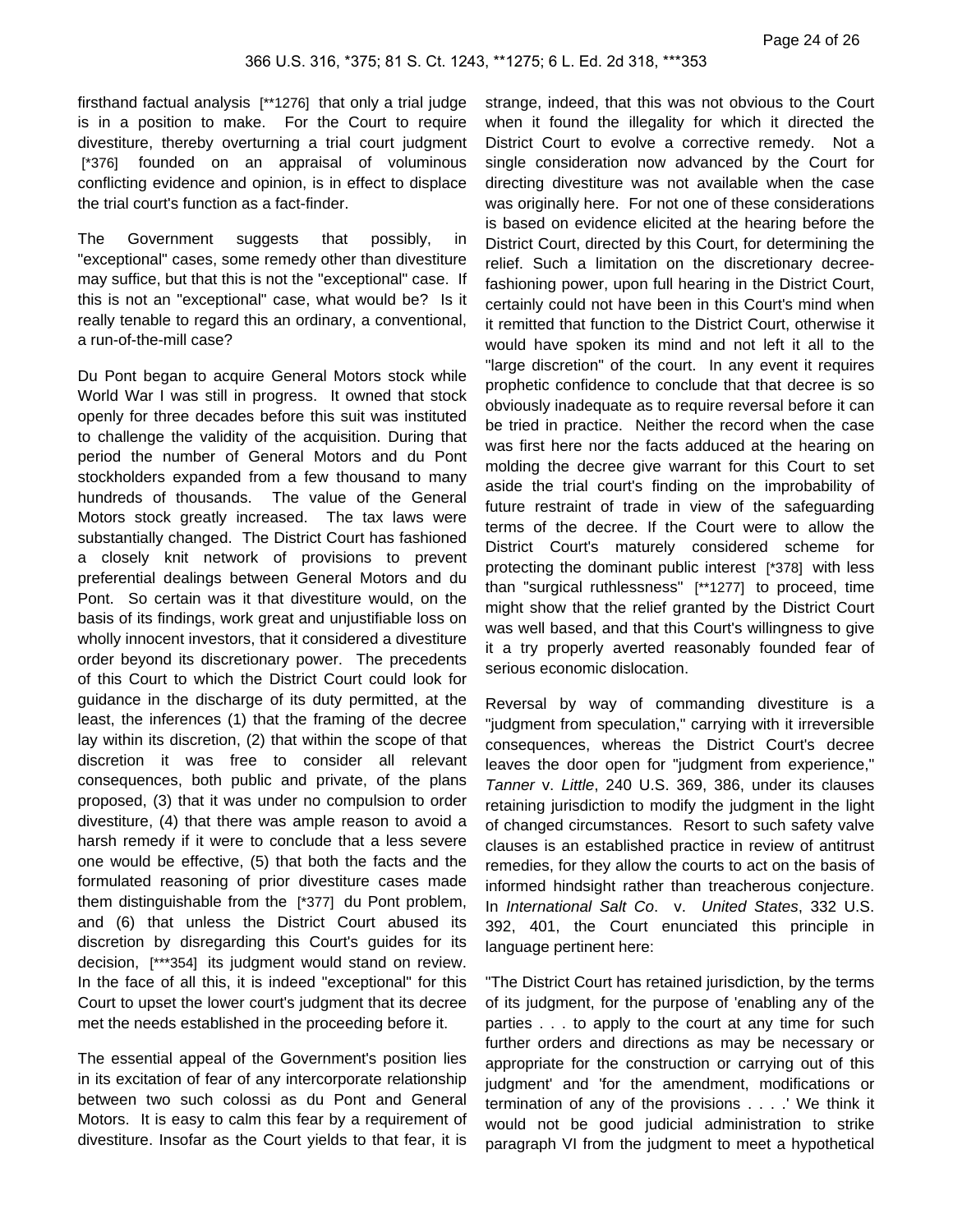situation when the District Court has [\*\*\*355] purposely left the way open to remedy any such situations if and when the need arises. The factual basis of the claim for modification should appear in evidentiary form before the District Court rather than in the argumentative form in which it is before us. . . ."

[\*379] The wisdom of this policy is reflected in many of our decisions. <sup>21</sup> Why should it not quide the Court's decision in this case? The Government's presentation boils down to an unsubstantiated assertion that any tie between du Pont and General Motors gravely jeopardizes the play of competitive forces. When we are asked to assume this, we are asked to assume that even after a decree fashioned with the circumspection with which this was, a "reasonable probability" exists that the defendants will, in a wholly undefined way, combine to violate the antitrust laws. We are asked, in essence, to enter Alice's Wonderland where proof is unnecessary and the governing rule of law is "Sentence first, verdict after."

The District Court here concluded that the relief it devised would dispel all potential restraints upon free competition as effectively as would divestiture, while divestiture was likely to cause serious economic disturbance unwarranted by a need for that remedy. Neither in its procedures nor in its consideration of the data presented to it did the court fail to discharge the obligations placed upon it by the decisions of this Court and by the only instruction -- to exercise "large discretion" -- given it by the Court in this case. In no way did the District Court abuse the discretion entrusted to it. Its judgment should therefore be affirmed.

<sup>21</sup> See Associated Press v. United States, 326 U.S. 1, 22-23; Timken Roller Bearing Co. v. United States, 341 U.S. 593, 604 (opinion of Mr. Justice Reed); Lorain Journal Co. v. United States, 342 U.S. 143, 157; Maryland & Virginia Milk Producers Assn. v. United States, 362 U.S. 458, 473.